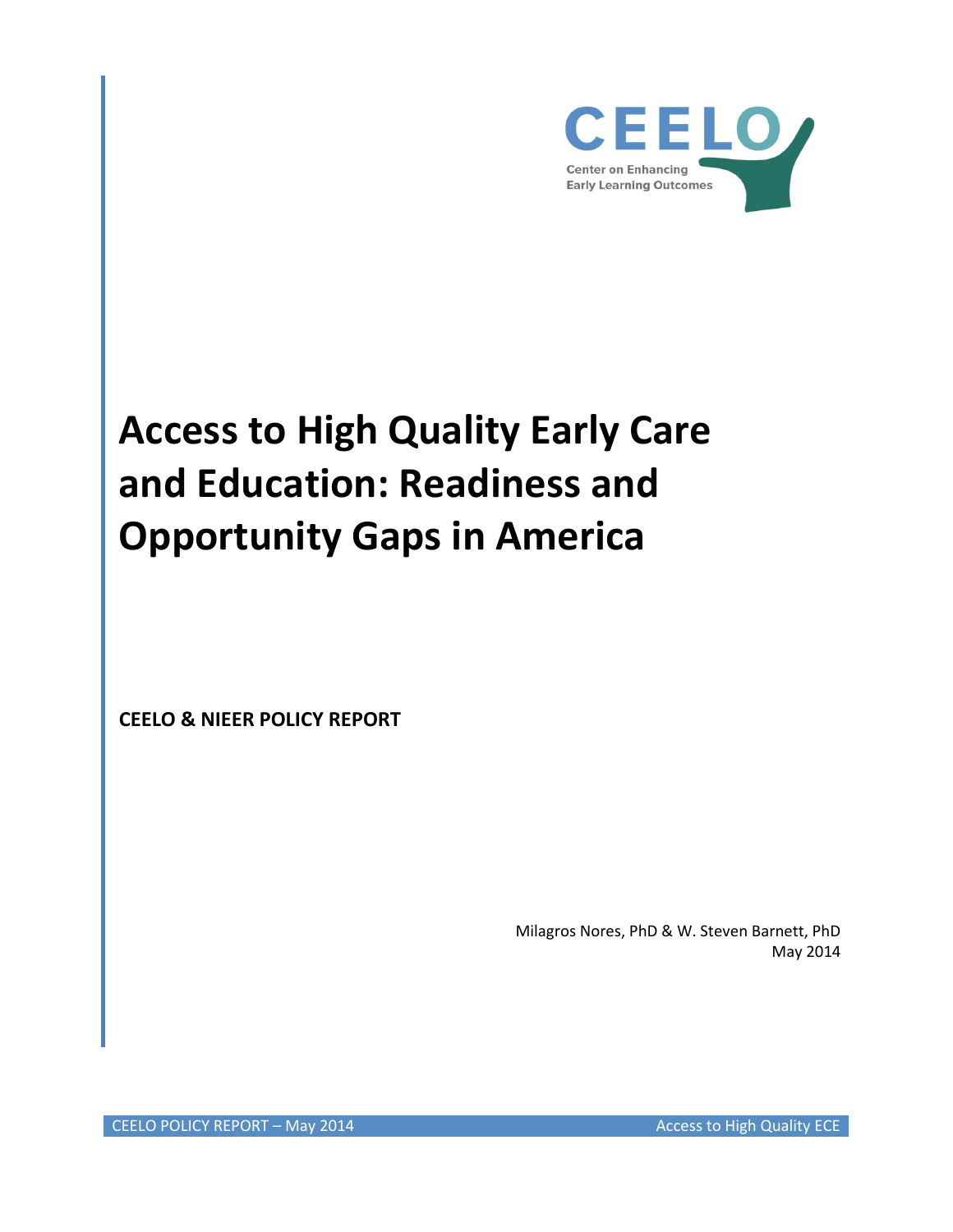## **Contents**

# **List of Figures**

<span id="page-1-0"></span>

| Figure 2. Achievement Gaps at K-Entry for Children above and below 200% FPL, 2010 7 |  |
|-------------------------------------------------------------------------------------|--|
|                                                                                     |  |
|                                                                                     |  |
|                                                                                     |  |
|                                                                                     |  |
|                                                                                     |  |
|                                                                                     |  |
| Figure 9. Age 2 Care Arrangements by Type for Families Above and Below 185% FPL  12 |  |
|                                                                                     |  |
|                                                                                     |  |
|                                                                                     |  |
|                                                                                     |  |
|                                                                                     |  |
|                                                                                     |  |
| Figure 16. Center Enrollment and Quality by Parental Education at Age 4, 200518     |  |
|                                                                                     |  |
|                                                                                     |  |
|                                                                                     |  |
|                                                                                     |  |
|                                                                                     |  |
|                                                                                     |  |
|                                                                                     |  |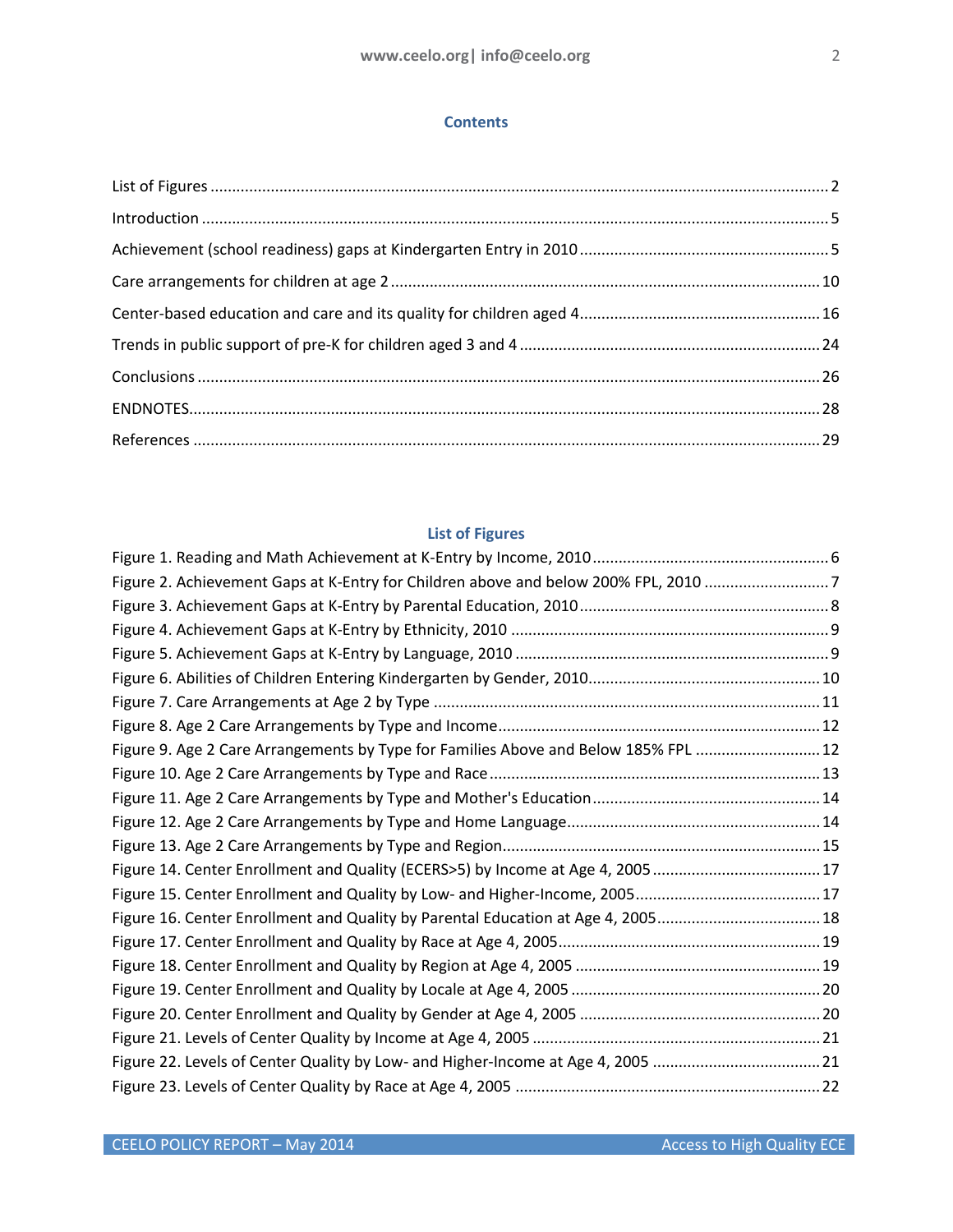| Figure 28. Spending Per Child by Source (Inflation-adjusted 2001-2002 to 2011-2012) 26 |  |
|----------------------------------------------------------------------------------------|--|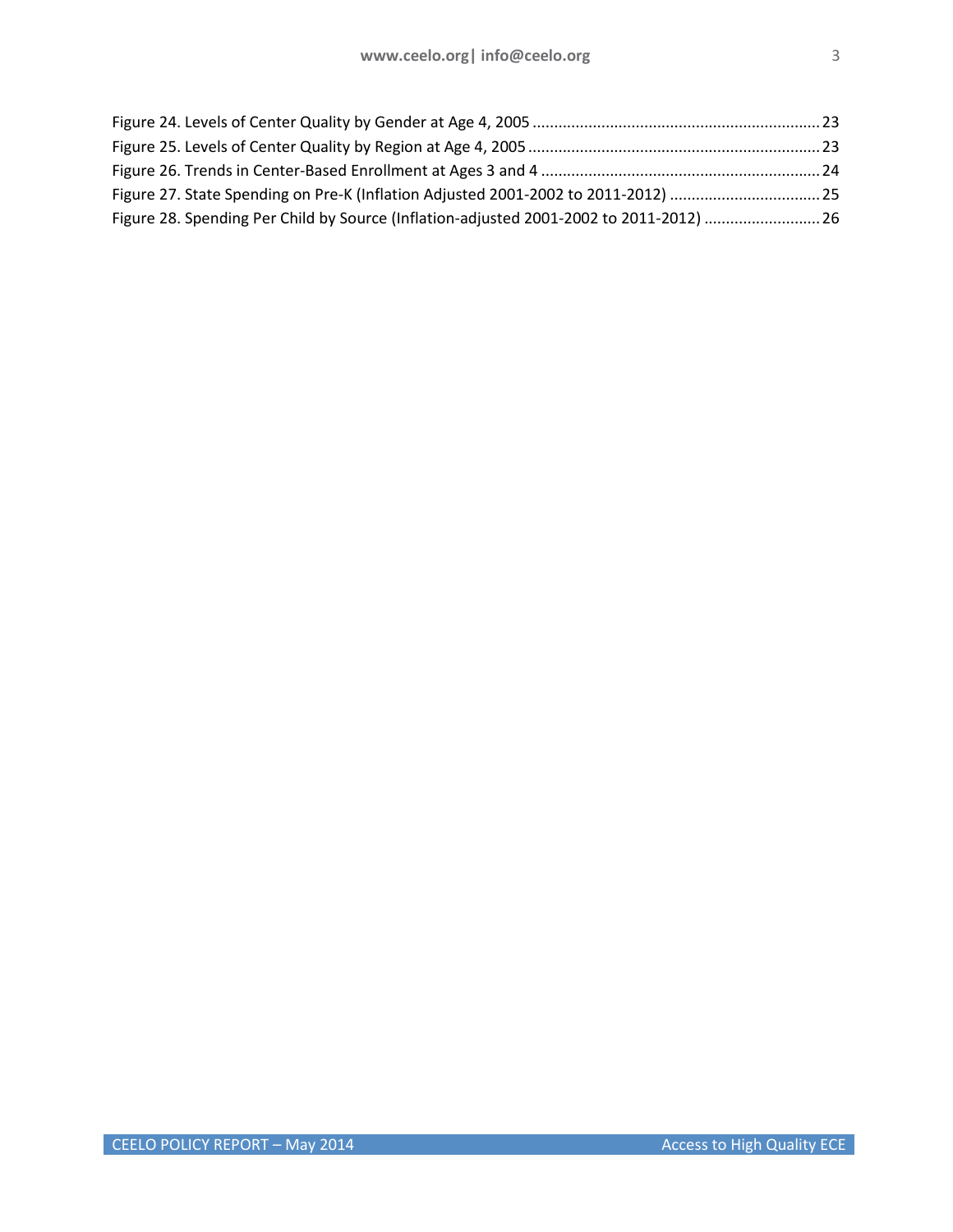## **ABOUT CEELO:**

One of 22 Comprehensive Centers funded by the U.S. Department of Education's Office of Elementary and Secondary Education, the Center on Enhancing Early Learning Outcomes (CEELO) will strengthen the capacity of State Education Agencies (SEAs) to lead sustained improvements in early learning opportunities and outcomes. CEELO will work in partnership with SEAs, state and local early childhood leaders, and other federal and national technical assistance (TA) providers to promote innovation and accountability.

For other *CEELO Policy Reports*, *Policy Briefs*, and *FastFacts*, go t[o www.ceelo.org/products.](http://www.ceelo.org/products)

Permission is granted to reprint this material if you acknowledge CEELO and the authors of the item. For more information, call the Communications contact at (732) 993-8051, or visit CEELO a[t CEELO.org.](http://www.ceelo.org/)

Suggested citation: Nores, M., & Barnett, W.S. (2014). *Access to High Quality Early Care and Education: Readiness and Opportunity Gaps in America* (CEELO Policy Report). New Brunswick, NJ: Center on Enhancing Early Learning Outcomes.

This policy report was produced by the Center on Enhancing Early Learning Outcomes, with funds from the U.S. Department of Education under cooperative agreement number S283B120054. The content does not necessarily reflect the position or policy of the Department of Education, nor does mention or visual representation of trade names, commercial products, or organizations imply endorsement by the federal government.

The Center on Enhancing Early Learning Outcomes (CEELO) is a partnership of the following organizations:

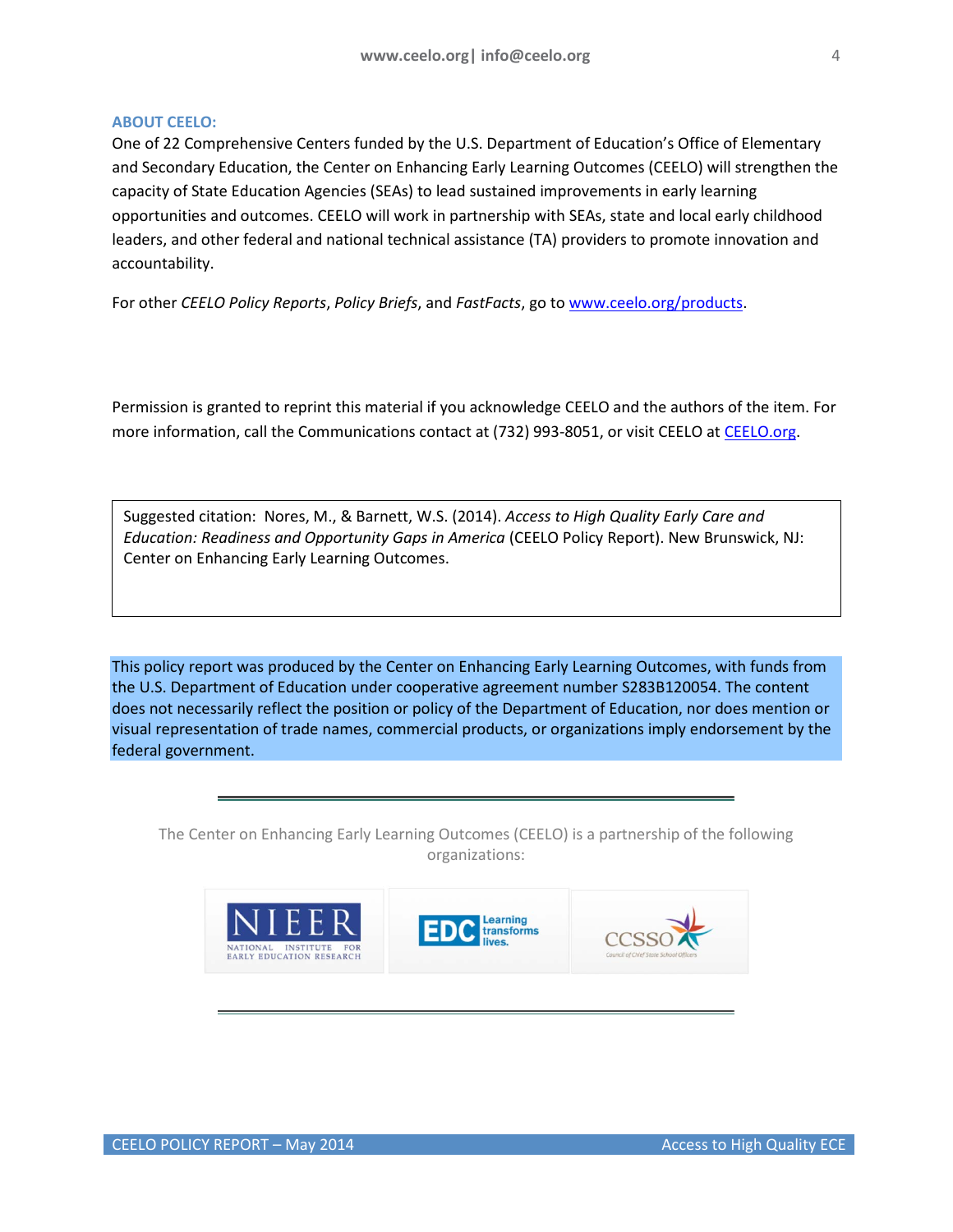## <span id="page-4-0"></span>**Introduction**

A substantial body of research establishes that high quality preschool education can enhance cognitive and social development with long-term benefits for later success in school, the economy, and society more broadly.<sup>[i](#page-27-1)</sup> Such programs have been found to have particularly large benefits for children who are economically disadvantaged. Such children are found to have fallen behind their more advantaged peers in language and other abilities essential to school success prior to age 3, and the achievement gaps that receive so much attention on exams at 3<sup>rd</sup> grade and beyond are largely evident at kindergarten entry.<sup>"</sup> Therefore, access to quality preschool education is one way in which greater equality of opportunity can be extended to children from minority and low-income families.

Unfortunately, our research on access to preschool in the United Sates finds that access--especially access to quality--is highly unequal despite the extent to which public policy at federal and state levels targets disadvantaged children. In part, this is because targeted programs too often are not high quality. Also, targeting is not as effective in reaching disadvantaged populations as policymakers naively assume. In addition, disparate and uneven state policies exacerbate inequalities. Inequality of opportunity for good early education is a particular concern for African American, Hispanic, and non-English-speaking children.

This brief is organized into four main sections. The first describes the "readiness gaps" at kindergarten entry as of 2010. The remaining sections examine the extent to which there are "opportunity gaps" in the early care and education services that may be associated with those readiness gaps. We begin with the care arrangements at age 2 and then examine early care and education arrangements for children aged 3 and 4. Finally, we turn to state pre-K policy and its impacts on enrollment, quality standards, and funding for children ages 3 and 4. The information presented is based on analyses of three main sources of data: the State of the Preschool series<sup>iii</sup>, the Early Childhood Longitudinal Study- Kindergarten Cohort  $2010/11$  (ECLS-K)<sup>[iv](#page-27-4)</sup> and the Early Childhood Longitudinal Study-Birth Cohort 2001 (ECLS-B).<sup>[v](#page-27-5)</sup>

# <span id="page-4-1"></span>**Achievement (school readiness) gaps at Kindergarten Entry in 2010**

We describe the school readiness abilities of children at kindergarten entry and important differences or *gaps* between groups at this critical stage in life with data from the Early Childhood Longitudinal Study Kindergarten Cohort of 2010-11 (ECLS-K). Vi We investigate Kindergarten entry gaps in the fall of 2010 in both reading and math. Figure 1 presents reading and math readiness by income quartiles (low= bottom 25%, middle-low=26<sup>th</sup> to 50<sup>th</sup> percentile, middle-high=51<sup>st</sup> to 75<sup>th</sup> percentile, and high=top 25% by income). To compare children to their peers, we use standardized test scores where the mean is zero and the standard deviation (SD) equals 1.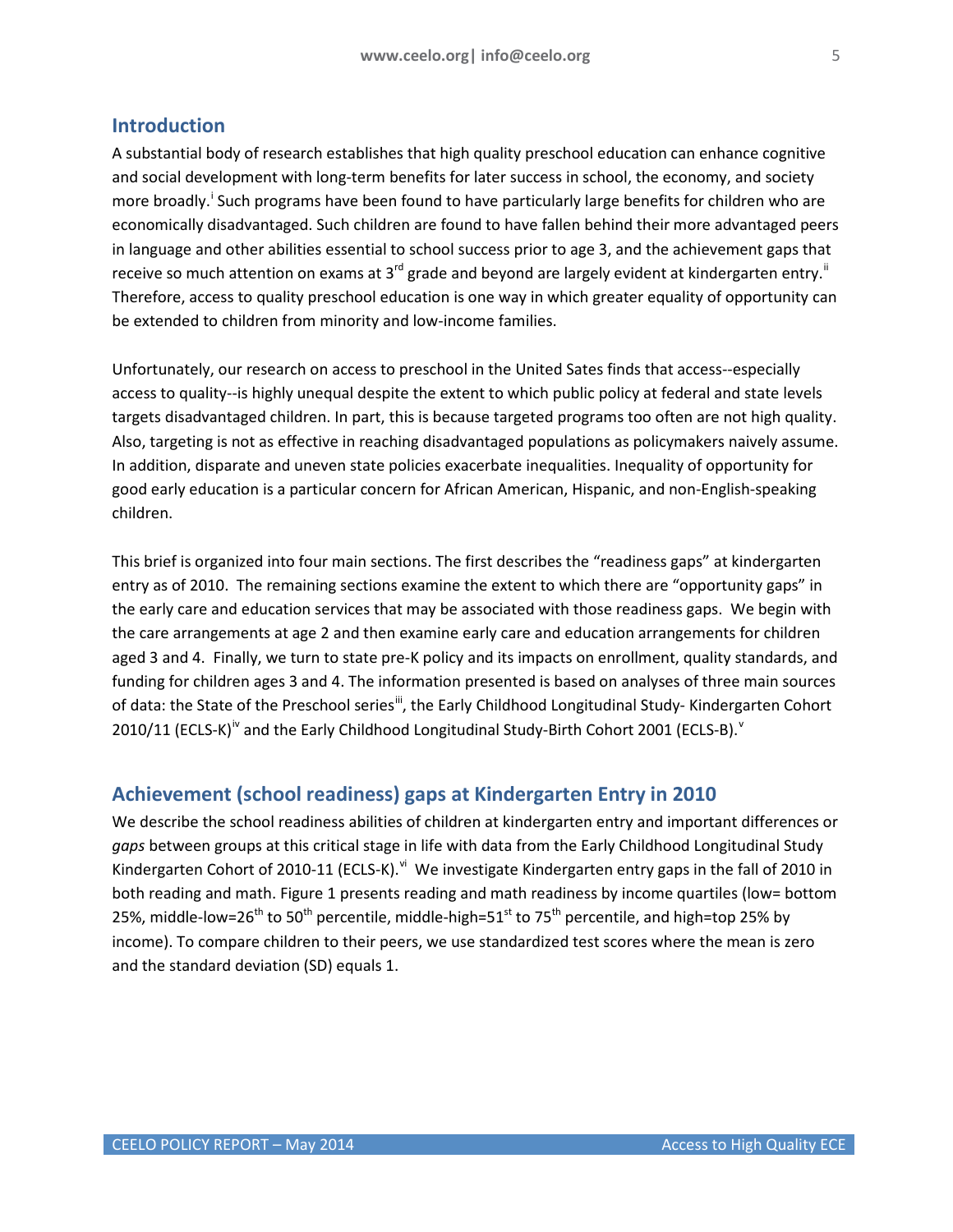

<span id="page-5-0"></span>**Figure 1. Reading and Math Achievement at K-Entry by Income, 2010**

As can be seen in Figure 1, there is a continuous increase in scores across the full range of family income. The slope is slightly steeper for math than for reading, meaning that low-income children are somewhat farther behind the average and high-income children somewhat farther ahead of the average in math than in reading. However, in both math and reading readiness, children in the bottom income quartile are about .4 SD below the mean, while children in the top income quartile are about .4 SD above the mean. When we compare these gaps to earlier data, it is remarkable how little the gaps have changed since the last time academic readiness was measured for a national sample at kindergarten entry in  $1998$ . $\mathrm{vii}$ 

With respect to income, the readiness gap is clearly best described as a continuous gradient that spans the entire distribution. This suggests that most American children, not just those in poverty, are not being fully prepared for academic success consistent with their potential. Figure 1 also makes it clear that the gap between the bottom and top income quartiles is quite large, nearly a full SD. This is equivalent to a difference of 20 months in age for a child entering kindergarten. Note, distribution of scores by income is adversely skewed so that the entire bottom half of the income distribution falls somewhat below the mean score. The drop in readiness between the top income quartile and the second quartile from the bottom (below median income but above poverty) is quite large.

Another way to look at the relationship between readiness and income is to compare children below and above 200 percent of the federal poverty line (FPL). Recent federal policy proposals to expand access to quality preschool education have used this cut-off for income eligibility. Nearly half of American children under 5 are in families below 200 percent of poverty. Figure 2 presents kindergarten readiness gaps in reading and math for children below and above 200 percent of FPL. The gap between these groups is .6 to .7 SD, with the larger difference in math. While most often attention has been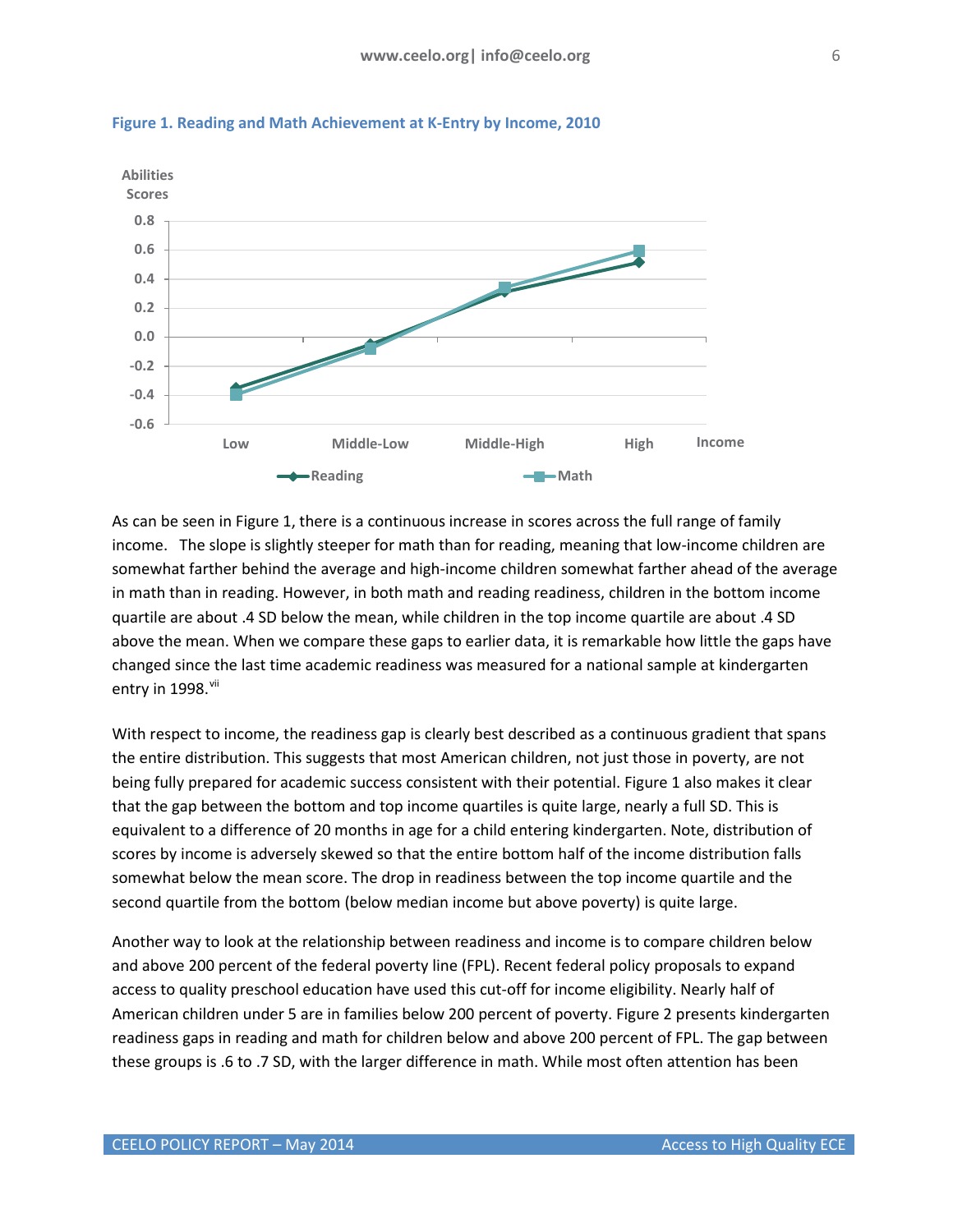focused on the readiness gap associated with poverty, it is clear that the readiness gap for the much larger group of children below 200 percent of FPL is also quite serious.



## <span id="page-6-0"></span>**Figure 2. Achievement Gaps at K-Entry for Children above and below 200% FPL, 2010**

Income is not the only family background characteristic associated with an achievement or readiness gap at kindergarten entry. We also examined disparities in kindergarten readiness by level of parental education. The readiness gaps associated with parent education are shown in Figure 3 below. Children of parents with less than a college degree, but with some education or training beyond a high school diploma, score only slightly below the mean. Those whose parents dropped out of high school enter kindergarten .60-.65 SD below the mean (and almost 1 SD below children of college-educated parents). Children of parents with a high school degree also underperform, entering kindergarten almost .30 SD below the mean and with a gap of about .70 SD relative to children with college-educated parents. As the income advantage associated with a college degree has steadily increased over the years, it appears that the advantages college-educated parents can provide to their children in terms of readiness have increased.<sup>[viii](#page-27-8)</sup> As most young children do not have parents with a college degree, it is unfortunate that all other children begin school with scores below the mean. As with income, these gaps by education indicate considerable inequality at the starting line for formal education with little prospect for improvement, as income and education will continue to confer advantages on those children who enter kindergarten ahead.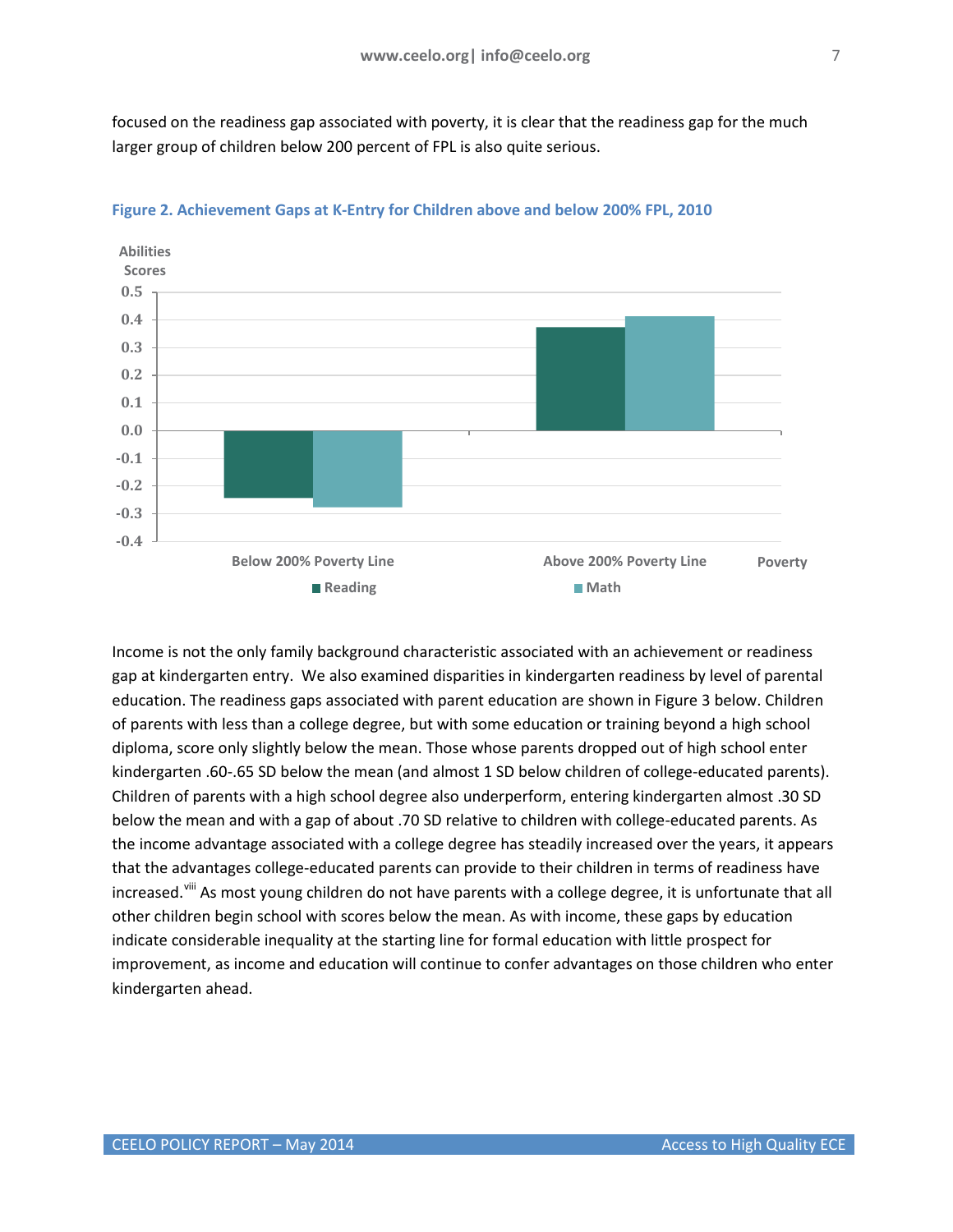

<span id="page-7-0"></span>**Figure 3. Achievement Gaps at K-Entry by Parental Education, 2010**

Figure 4, provides another view of inequality, by presenting reading and math readiness gaps at kindergarten entry for children of various ethnic backgrounds. As has been previously observed<sup>18</sup>, White non-Hispanic and, to an even greater extent, Asian children, start kindergarten with greater skills in reading and math than children of other ethnicities. African-American children enter kindergarten with a gap of .14 SD in reading and .31 SD in math below the mean; compared to their White peers at kindergarten entry they are .32 SD behind in reading and .55 SD behind in math. Note that the readiness gap is much worse for African- American children in math than in reading. Hispanic children start kindergarten even further behind on average, scoring below the mean by .37 SD in reading and .42 SD in math; compared to their White non-Hispanic peers they are behind .55 SD in reading and .66 SD in math. Pacific Islander and, to an even greater extent Native American, children also have substantial readiness gaps at kindergarten entry, though for these groups the gaps are larger in reading than in math. Differences in reading and math gaps by ethnic group have implications for early childhood programs. Head Start, for example, should seek to strengthen math education in programs serving a high percentage of African-American children, always keeping in mind the needs of each individual child, of course.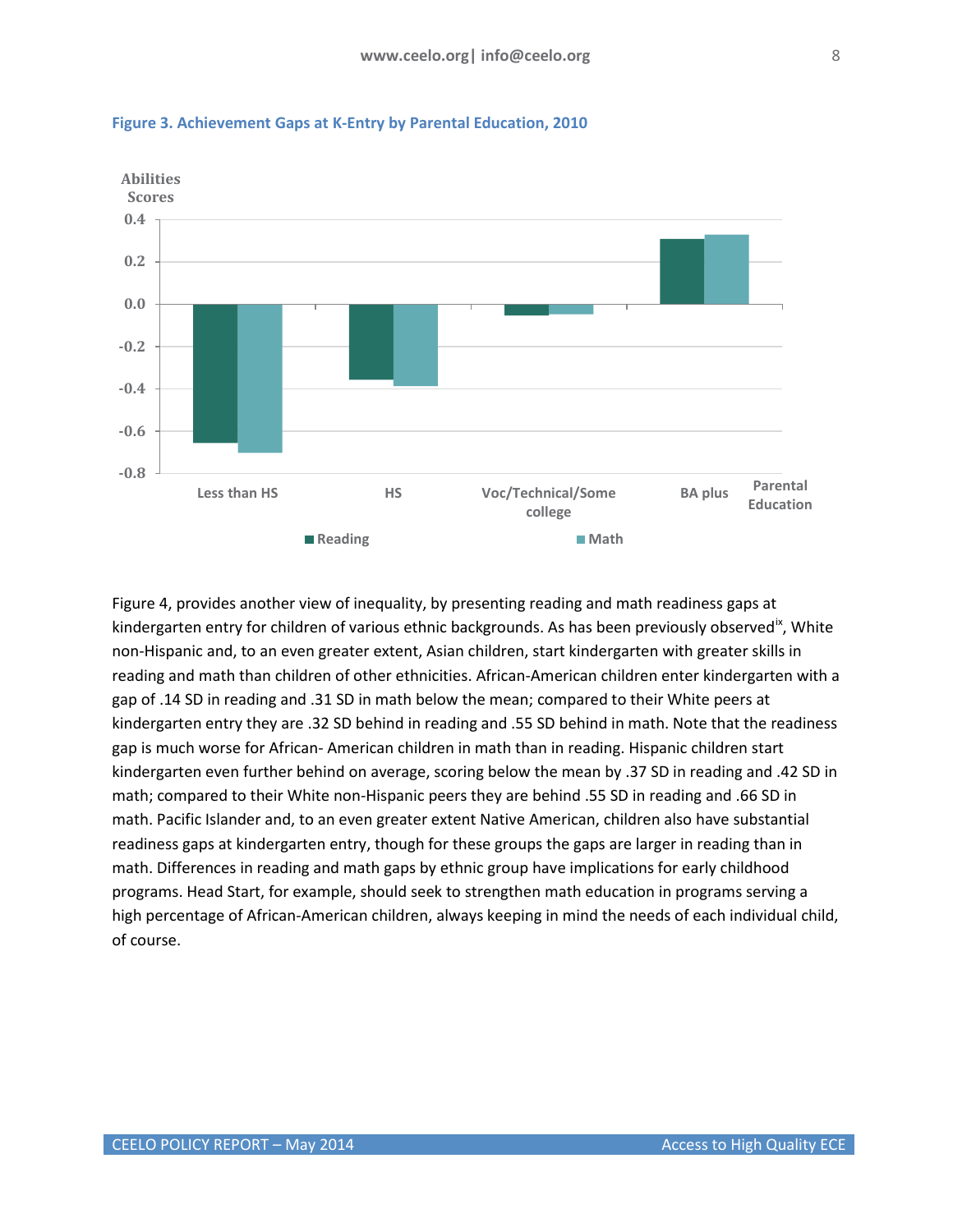

## <span id="page-8-0"></span>**Figure 4. Achievement Gaps at K-Entry by Ethnicity, 2010**

Figure 5 presents reading and math kindergarten entry gaps between children from non-English and English speaking homes. Non-English speakers perform about half a standard deviation below English speaking children in reading and math, with the readiness gap somewhat larger in math. This gap is slightly less than the overall Hispanic gap, but quite significant regardless.



#### <span id="page-8-1"></span>**Figure 5. Achievement Gaps at K-Entry by Language, 2010**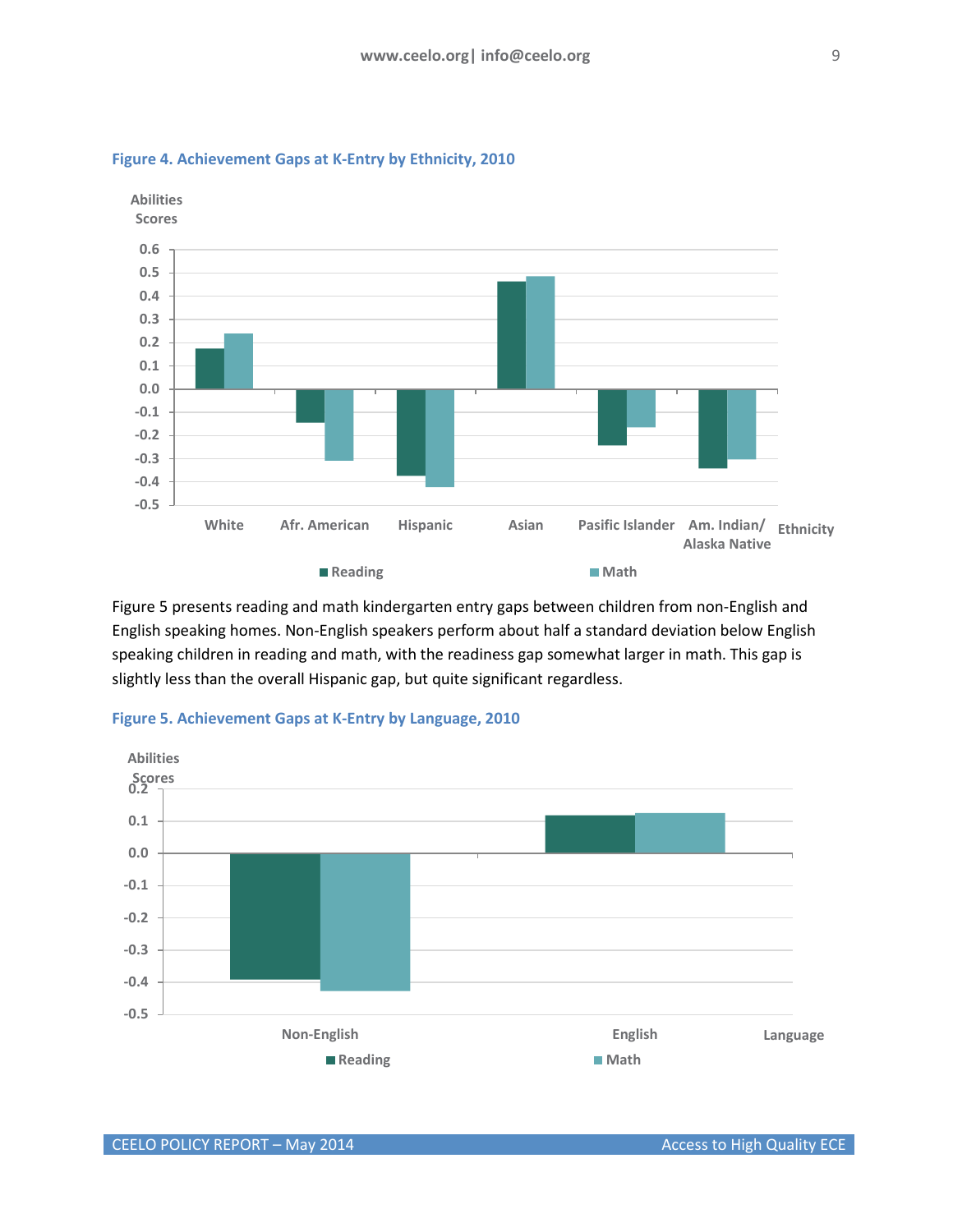Finally, we also examined kindergarten entry gaps by gender. As shown in Figure 6, these are relatively small, amounting to about .12 SD in reading in favor of girls, with a negligible difference in math.



<span id="page-9-1"></span>

In sum, based on a recent survey of children at kindergarten entry (the ECLS-K 2010/2011) we find substantial disparities in children's achievement, or academic readiness, in reading and math associated with family income, parental education, ethnicity, and language. These gaps are large, pervasive, and have changed little since the 1998 national survey. That gaps are largest in math, and are particularly large for some groups, such as African-American children, is especially troubling in light of research suggesting that readiness in math is a stronger predictor of later school success than is reading readiness.<sup>[x](#page-27-10)</sup>

# <span id="page-9-0"></span>**Care arrangements for children at age 2**

The gaps in cognitive abilities discussed above begin to become evident even in the first two years of life. Although this has much to do with experiences in the home, some children enter nonparental care at a very young age. Such arrangements have the potential to reduce the extent of these early gaps.<sup>[xi](#page-27-11)</sup> However, there are also concerns that the poor quality of the care arrangements many families access for their infants and toddlers may act to increased gaps.<sup>[xii](#page-27-12)</sup> To characterize the nonparental care and education arrangements of infants and toddlers, we rely on data from the Early Childhood Longitudinal Birth Cohort (ECLS-B) study for a national sample of two-year-olds in 2003. Xili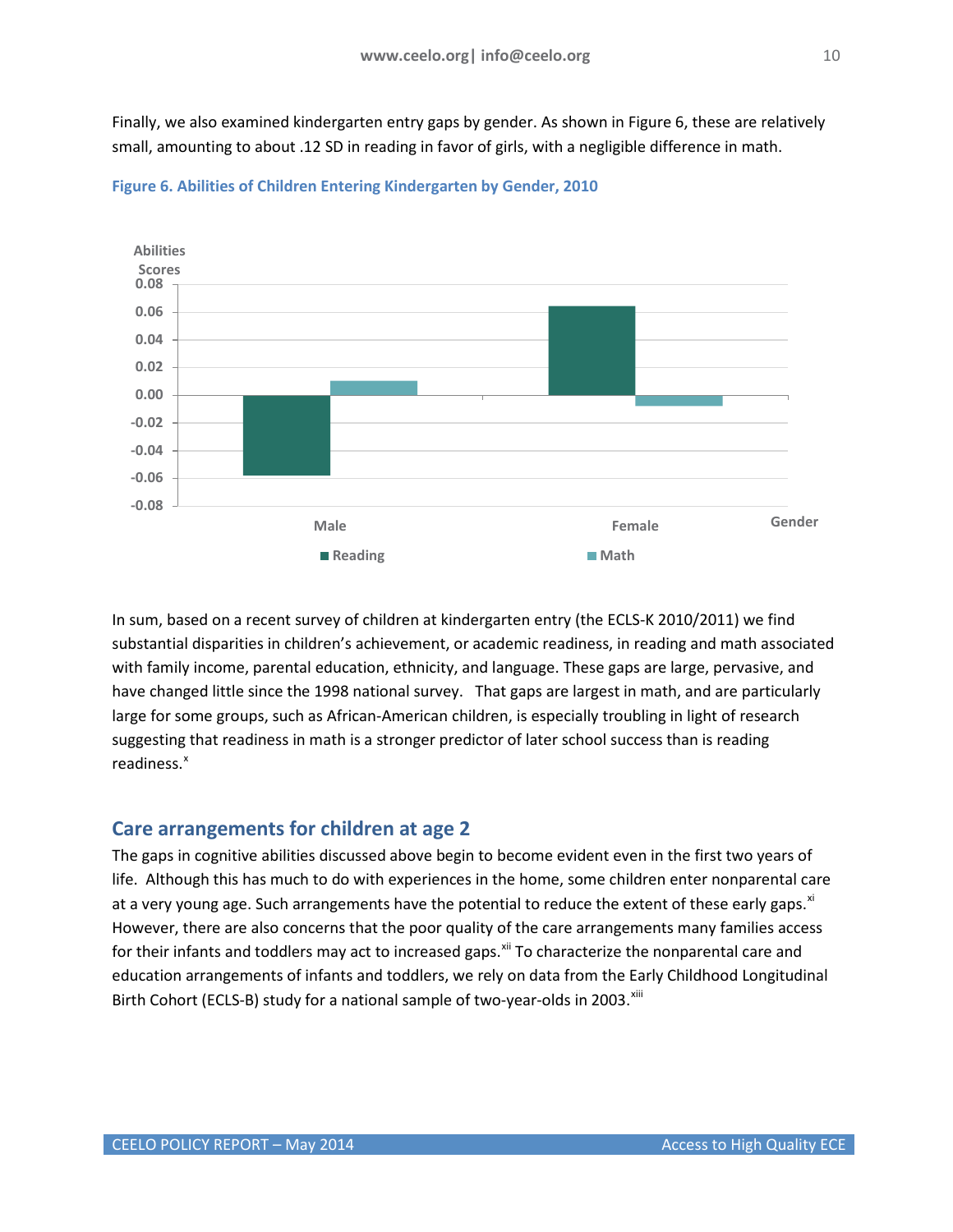The ECLS-B provides representative data for the United States on the use of both home-based (whether relative or non-relative) and center-based services including Early Head Start. Just about half (51

percent) of 2-year-olds were not in any type of regular nonparental care in 2003. As neither public policy nor maternal employment has changed much in the intervening years, we expect that the situation is much the same today. If anything, the Great Recession seems likely to have reduced participation of children under age 3 in nonparental care. As shown in Figure 7, those children in care at age 2 in 2003 were most often in homes, with 19 percent in relative care and 14 percent non-relative home care. The remaining 16 percent were in center-based programs including Early Head Start. Early Head Start has received substantial increases in funding since 2003, but still served only 176,000 children birth to age 3 in 2012 (1 percent of the population). Clearly, relatively few 2-year-olds (and even fewer younger children) are in center-based care.



## <span id="page-10-0"></span>**Figure 7. Care Arrangements at Age 2 by Type**

The available data on the quality of infant-toddler care indicates that it is often of low and mediocre quality and rarely of high quality.<sup>[xiv](#page-27-14)</sup> Family home care tends to be of particularly low quality, especially for children from low-income families. Thus, it is especially unfortunate that most of the infants and toddlers in nonparental care are in these homes.

Figure 8 presents care arrangements at age 2 by family income. Participation in any nonparental care increases with income as does the use of center-based care, which rises sharply for the highest income quartile. This indicates that opportunities for improvement in cognitive abilities afforded by participation in infant-toddler care are most often accessed by the highest income families. There is some suggestion in the data, that Early Head Start and other public supports may increase center-based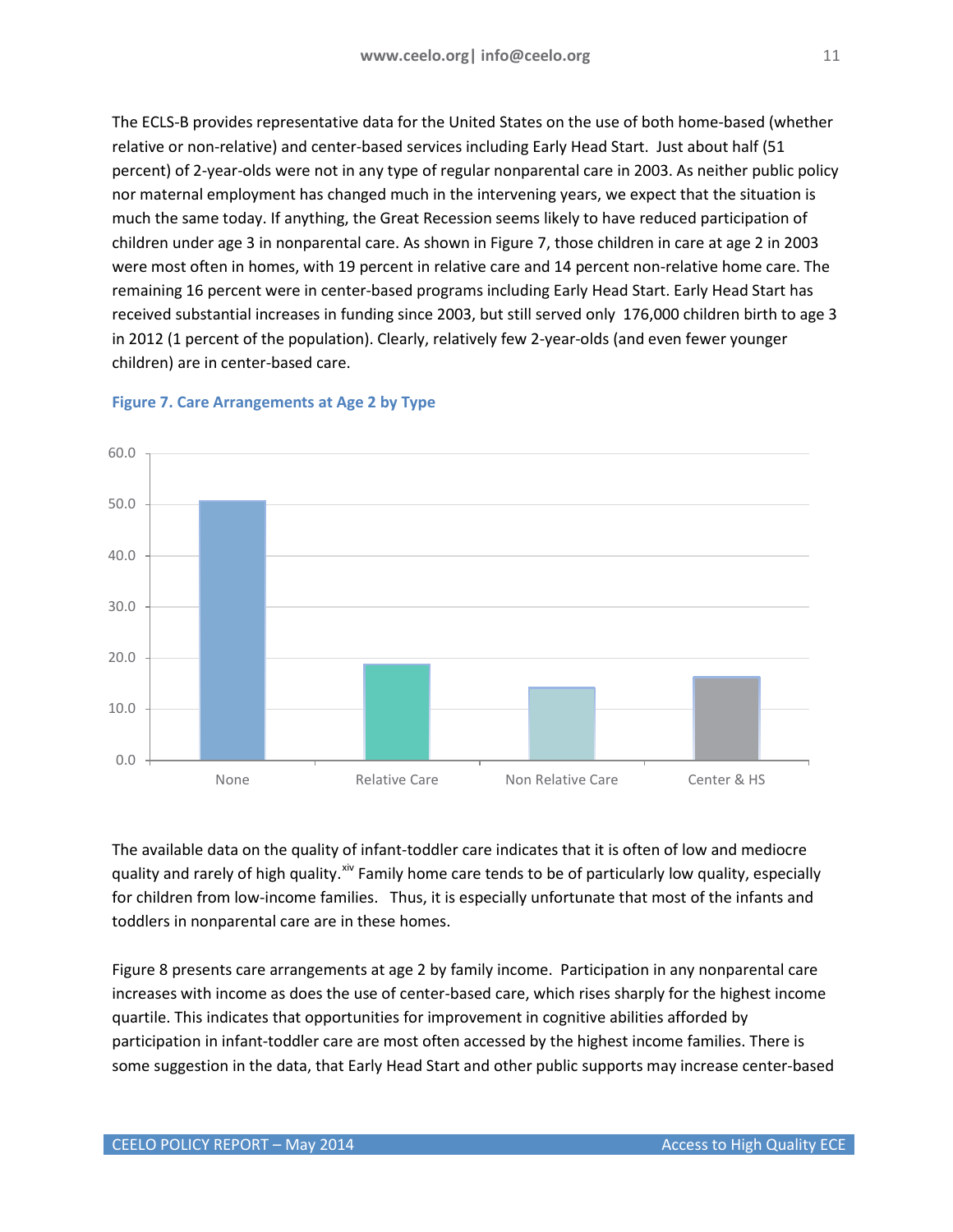care for children in the lowest income quartile. However, this is very small. Only 14 percent of those in the bottom quartile are in center-based care compared to 24 percent in the top income quartile.



<span id="page-11-0"></span>**Figure 8. Age 2 Care Arrangements by Type and Income**

Similarly, Figure 9 displays care arrangements in relation to 185 percent of the poverty line. Clearly, children from lower income families are far less likely to be in nonparental care and center-based care in particular.



<span id="page-11-1"></span>**Figure 9. Age 2 Care Arrangements by Type for Families Above and Below 185% FPL**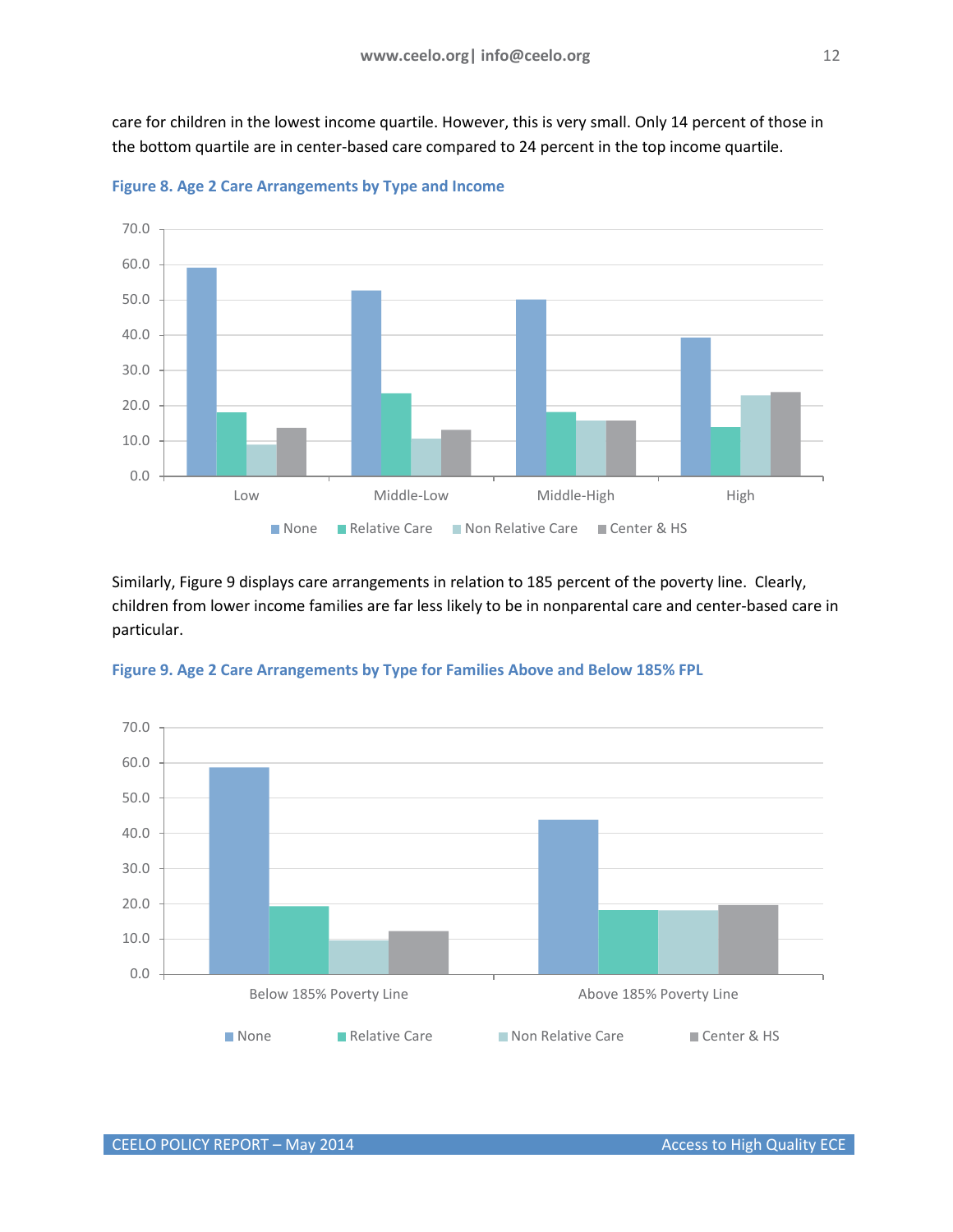Figure 10 displays care arrangements at age 2 by ethnicity. African American children are much more likely to be in care outside their homes, with more than 60 percent in nonparental care, and have an especially high rate of center-based care (26 percent) compared to other groups. Hispanic and American Indian/Alaskan children are somewhat less likely to be enrolled in nonparental care compared to other groups. At age 2, Hispanic children display enrollment rates of 11 percent in both non-relative and center-based care, while American Indian/Alaskan children evidence enrollment rates of 9 and 15 percent, correspondingly. Most Asian children are in regular nonparental care at age 2, but most of this is relative care.



## <span id="page-12-0"></span>**Figure 10. Age 2 Care Arrangements by Type and Race**

Nonparental care is highest for children whose parents have some education beyond high school and lowest for the children of high school dropouts as show in Figure 11. While 30 percent of children of high school drop-out mothers are in nonparental care, this rises to 47 percent for children of high school graduates, and 56 percent for children of mothers with higher degrees. Use of center-based care rises steadily with parental education, going from 9 percent of children of mothers without a high school degree to 23 percent of children with a bachelors or higher degree.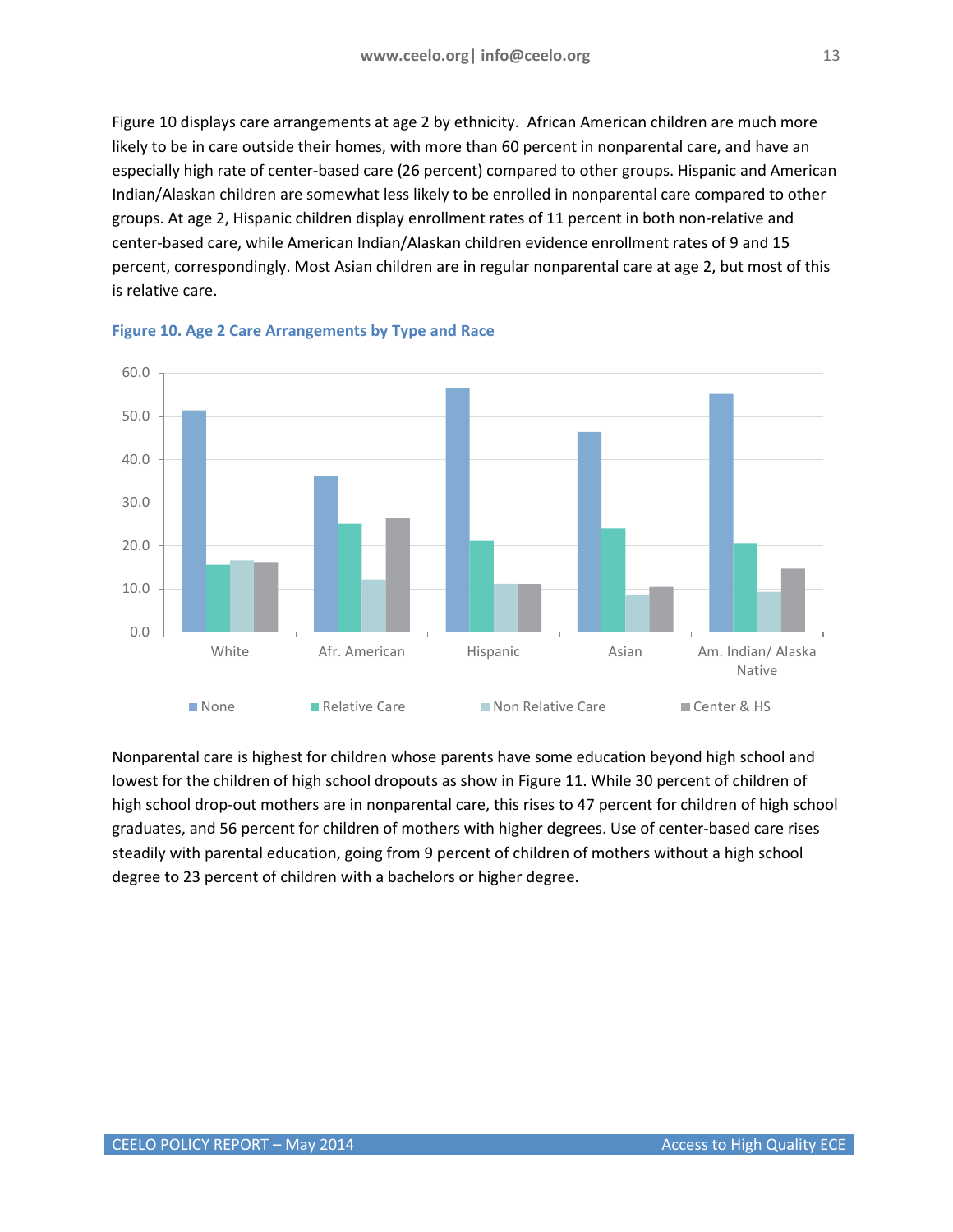

<span id="page-13-0"></span>**Figure 11. Age 2 Care Arrangements by Type and Mother's Education**

Differentiating care arrangements by language (Figure 12) shows quite different patterns by home language. Children from non-English-speaking homes are more likely to receive only home care from their parents at age 2 (61 percent v. 49 percent). Similarly, they are less likely to be enrolled in nonrelative care (11 versus 15 percent) and much less likely to be enrolled in center-based care (8 versus 18 percent). Clearly, children whose home language is not English are less likely than other infants and toddlers to be in the kinds of care settings that would increase their exposure to English.



<span id="page-13-1"></span>**Figure 12. Age 2 Care Arrangements by Type and Home Language**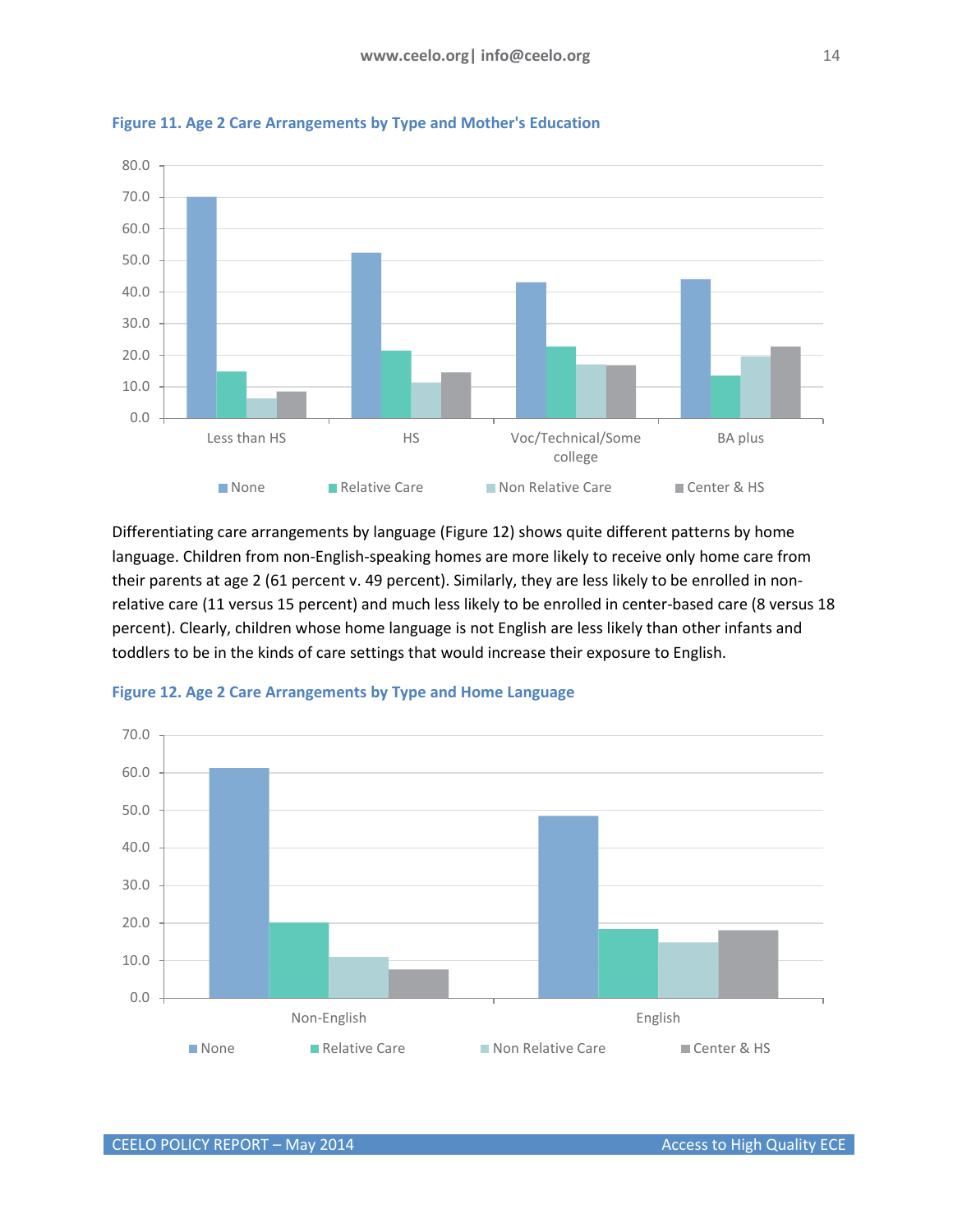Lastly, Figure 13 displays differences in care arrangements by region. There are clear differences by region with participation of infants and toddlers in nonparental care highest in the Northeast (54%), followed by the South (52%) then the Midwest (48%), and with the lowest rate of 42 percent in the West. Patterns of center-based care are considerably different, with 16 percent of infants and toddlers in the Northeast, 12 percent in the Midwest, 22 percent in the South, and 11 percent in the West enrolled in center-based care.



## <span id="page-14-0"></span>**Figure 13. Age 2 Care Arrangements by Type and Region**

Despite the use of a variety of alternatives including relative and nonrelative care, participation of 2-year olds in nonparental care remains at less than half and varies considerably by family background and region of the country. Children from families with lower income and less education are least likely to be in out-of-home care, particularly center-based care. However, despite tending to be disadvantaged by income and parental education levels, African-American children have relatively high rates of participation in nonparental care and, especially, center-based care.

Overall, it is difficult to determine the extent to which nonparental infant-toddler care increases or decreases the school readiness gap. Very little of this early care is high quality.<sup>[xv](#page-27-15)</sup> Therefore disparities in access are unlikely to make much difference. However, if higher quality programs were provided through Early Head Start and other means, then increased access to such high quality care could have positive effects for low-income and minority children. African-American children, in particular, might benefit, given their relatively high propensity to participate in center-based programs.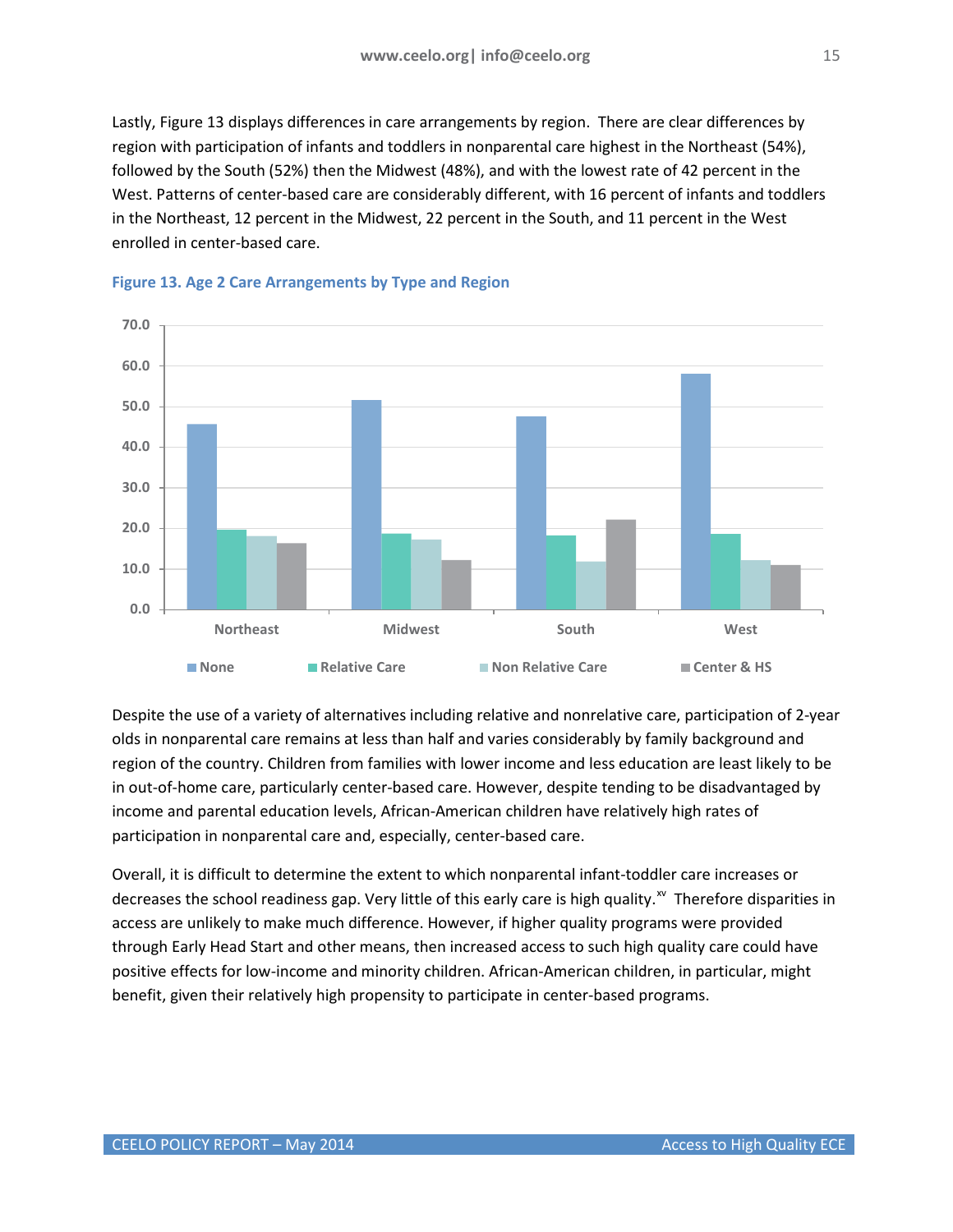# <span id="page-15-0"></span>**Center-based education and care and its quality for children aged 4**

For older preschoolers, we can analyze nationally representative data not just on enrollment, but also on quality. This allows us to examine opportunity gaps not just with respect to any type of center-based program, but also with respect to the quality of those programs. By age 4, 80 percent of children are in regular nonparental care, with slightly higher than average rates for White, African-American, and Asian children, and a somewhat lower rate for Hispanic children. The vast majority of this nonparental care is in centers (about 60 percent) with the rest in relative and nonrelative family home care (about 20 percent), except for Pacific Islander children, of whom 45 percent are in relative care.

In the figures below we present estimates of the percentage of children in any center-based preschool program, which we will call "pre-K" and in good pre-K programs. Good is defined here as scoring above a 5 (which is considered "good" or better) on the Early Childhood Environment Rating Scale-Revised (ECERS-R).<sup>[1](#page-15-1)</sup> Calculations on access rates are based on the ECLS-B dataset, at age 4 (2005). Overall, about a third of pre-K classrooms observed were good, while in contrast only about 10 percent of home-based care was rated good on a similar scale. At the other end, only about 10 percent of pre-K was rated as low quality, while over 40 percent of home care for 4-year-olds was rated as low. This is one of the reasons we focus on access to good pre-K; the other is because the evidence for positive effects of preschool education on school readiness is almost all from center-based programs.<sup>[xvi](#page-27-16)</sup>

Figure 14 presents the percentage of children enrolled in pre-K, and the percentage of children enrolled in good pre-K at age 4, by income levels. Differences by income are quite large, with 57 percent of lowincome children enrolled in contrast to 77 percent of high-income children enrolled. In contrast, such differences are not as stark when looking at the percentage of children enrolled in high quality pre-K, because this is so rare for any children. Only 18 percent of low-income children and 29 percent of high income children are enrolled in good pre-K.

j

<span id="page-15-1"></span> $1$  The Early Childhood Environmental Rating Scale-Revised (ECERS-R) is an observation and rating instrument for preschool classrooms serving children aged three to five. Its intended use is to measure classroom quality in preschool classrooms for the purpose of self-assessment, program improvement, program evaluation, and program monitoring (Harms, Cryer & Clifford, 2005). ECERS-R ratings vary within a scale of 1 to 7, with ratings below 3 describing note to minimal quality, ratings below 5 describing medium quality, and ratings above 5 describing good to excellent quality.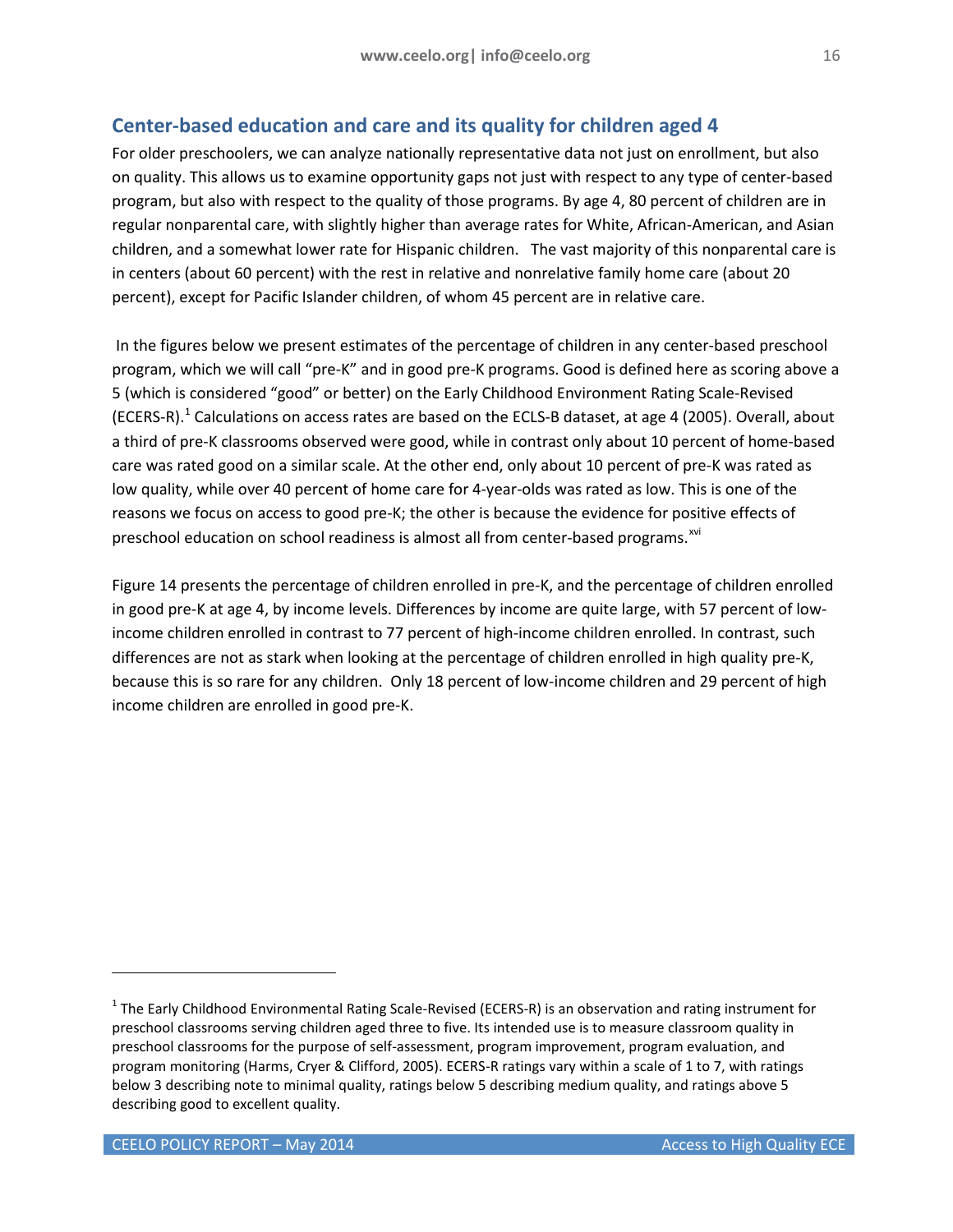

<span id="page-16-0"></span>**Figure 14. Center Enrollment and Quality (ECERS>5) by Income at Age 4, 2005**

Similarly to Figure 14, Figure 15 reports enrollments for children below and above 185 percent FPL.<sup>[2](#page-16-2)</sup> Lower income children are enrolled at a rate 13.6 percentage points below higher income children; yet lower income children are enrolled in quality pre-K at only 7.3 percentage points less than higher income children.



#### <span id="page-16-1"></span>**Figure 15. Center Enrollment and Quality by Low- and Higher-Income, 2005**

<span id="page-16-2"></span> $2$  We were not able to generate estimates using a 200 percent poverty line reference given restrictions in the data.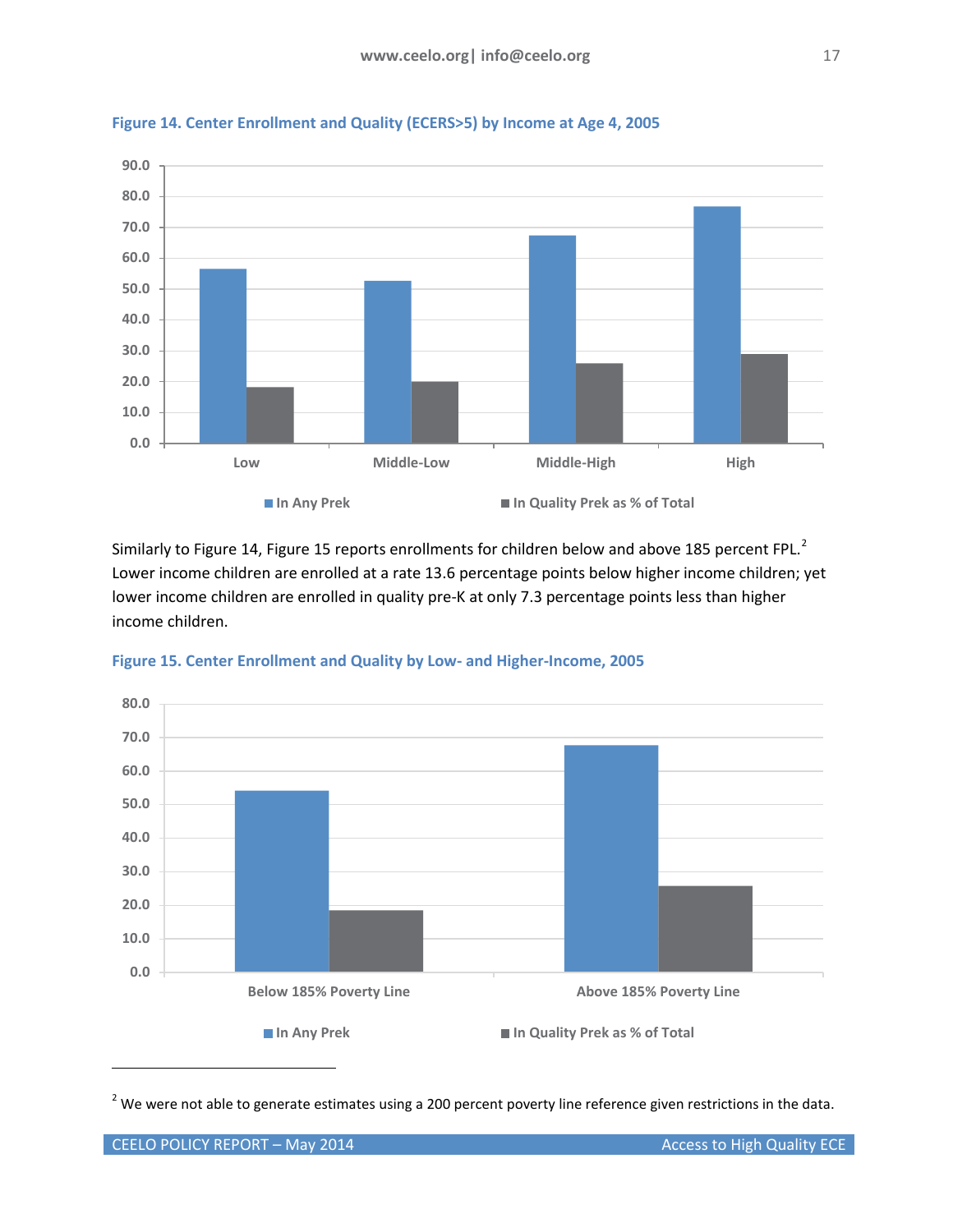Similar information is presented in Figure 16 by parental education level. Enrollment rates increase with parental education. Children with parents that have dropped out of high school and less likely to be enrolled in any pre-K (47 percent), relative to children of parents with a high school degree (57 percent), a vocational degree or certificate (61 percent) or more so, a college degree (75 percent). In contrast, we observe that there is little difference in access to good pre-K except for children of parents with a college degree. Thirty-two percent of children from college graduates are enrolled in quality services.



<span id="page-17-0"></span>

Figure 17 presents access to any pre-K and to good pre-K by ethnicity. Regardless of ethnic group, children have similar rates of access to high quality services. Despite the relatively high rates of pre-k attendance by African American children, so few of the programs they access are of good quality that they are no more likely enrolled to be in good programs than other children. Due to small sample size, estimates cannot be reported on good pre-K separately for American Indian children. As there is little difference in participation rates and quality by home language, we do not present those estimates graphically.

Much larger differences are found when we examine enrollment and quality by region in Figure 18. The Northeast has higher enrollment rates and nearly twice as much good pre-K compared to the other regions. In the Northeast, 73 percent of children attend pre-K and 37 (just over half) attend good pre-K. In the other regions, only about 20 percent of children are enrolled in quality services, with overall enrollment rates in any pre-K varying from 54 percent in the Midwest and West to 65 percent in the South. We can only speculate that higher standards for pre-k and child care quality in the Northeast contribute to this stark difference.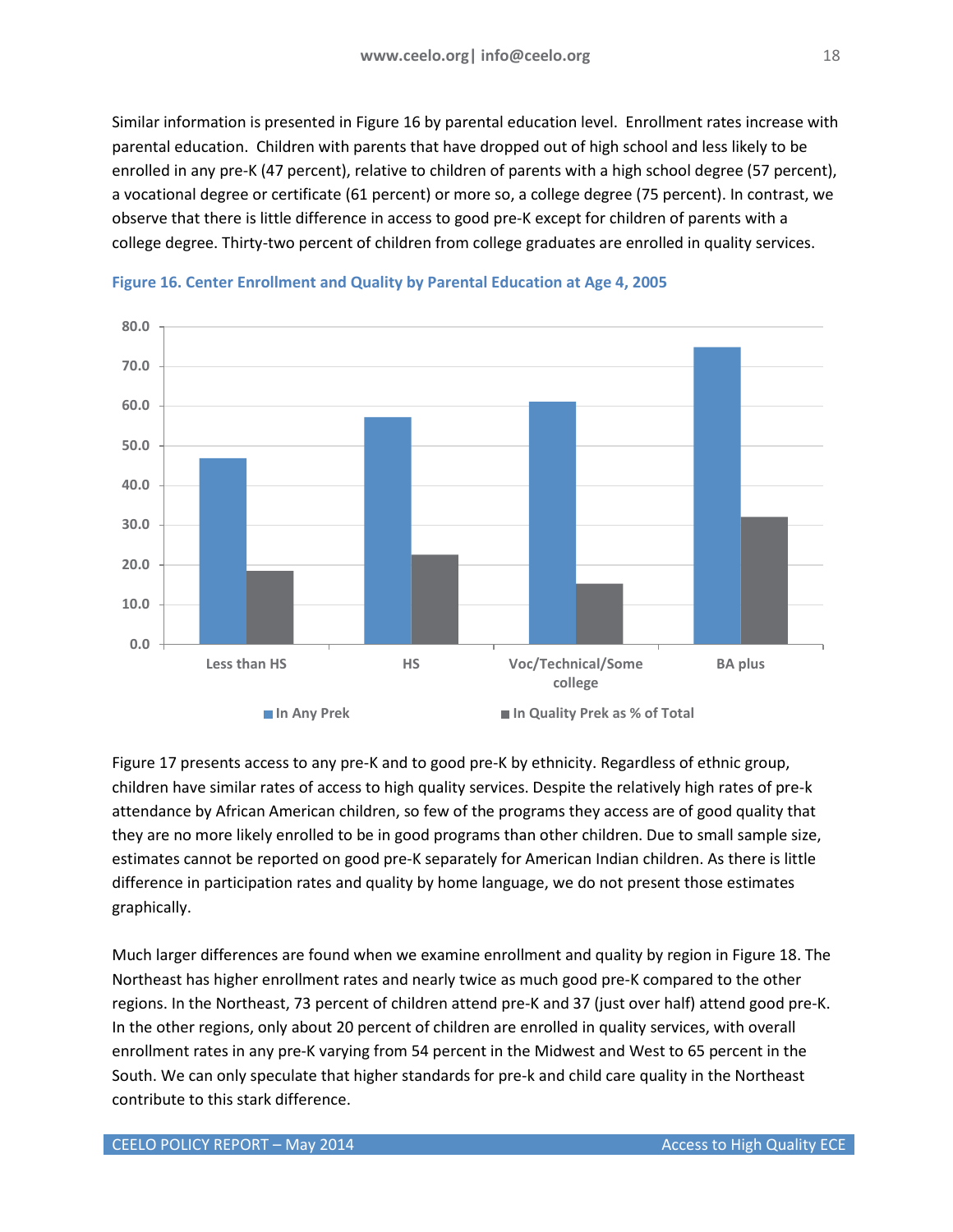

<span id="page-18-0"></span>

<span id="page-18-1"></span>



Urban versus rural differences are shown in Figure 19. About 79 percent of children in urban and suburban areas have access to pre-K services, while only 44 percent of children in rural areas participate. About 30 percent of children in urban and suburban areas attend good pre-K, while only 15 percent of children in rural areas do so. This is a striking difference.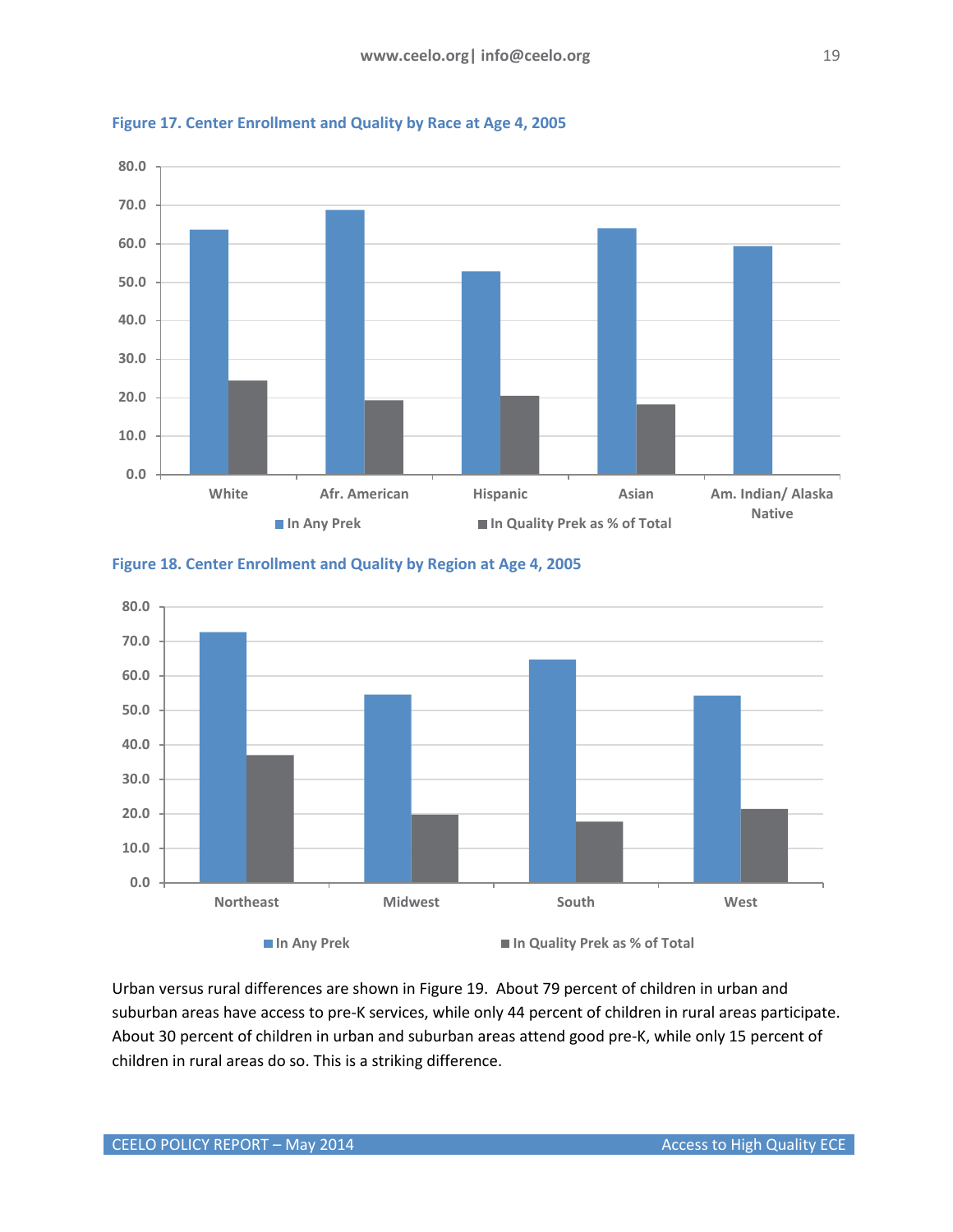

<span id="page-19-0"></span>**Figure 19. Center Enrollment and Quality by Locale at Age 4, 2005**

With respect to gender (Figure 20) we find an unexpected difference. While there is no real difference in pre-K participation (about 60 percent for either group), boys are much more likely to have been in good pre-K. Among boys, 27 percent were in good classrooms, compared to just 18 percent of girls. To our knowledge, such a difference has not been previously reported.



<span id="page-19-1"></span>**Figure 20. Center Enrollment and Quality by Gender at Age 4, 2005**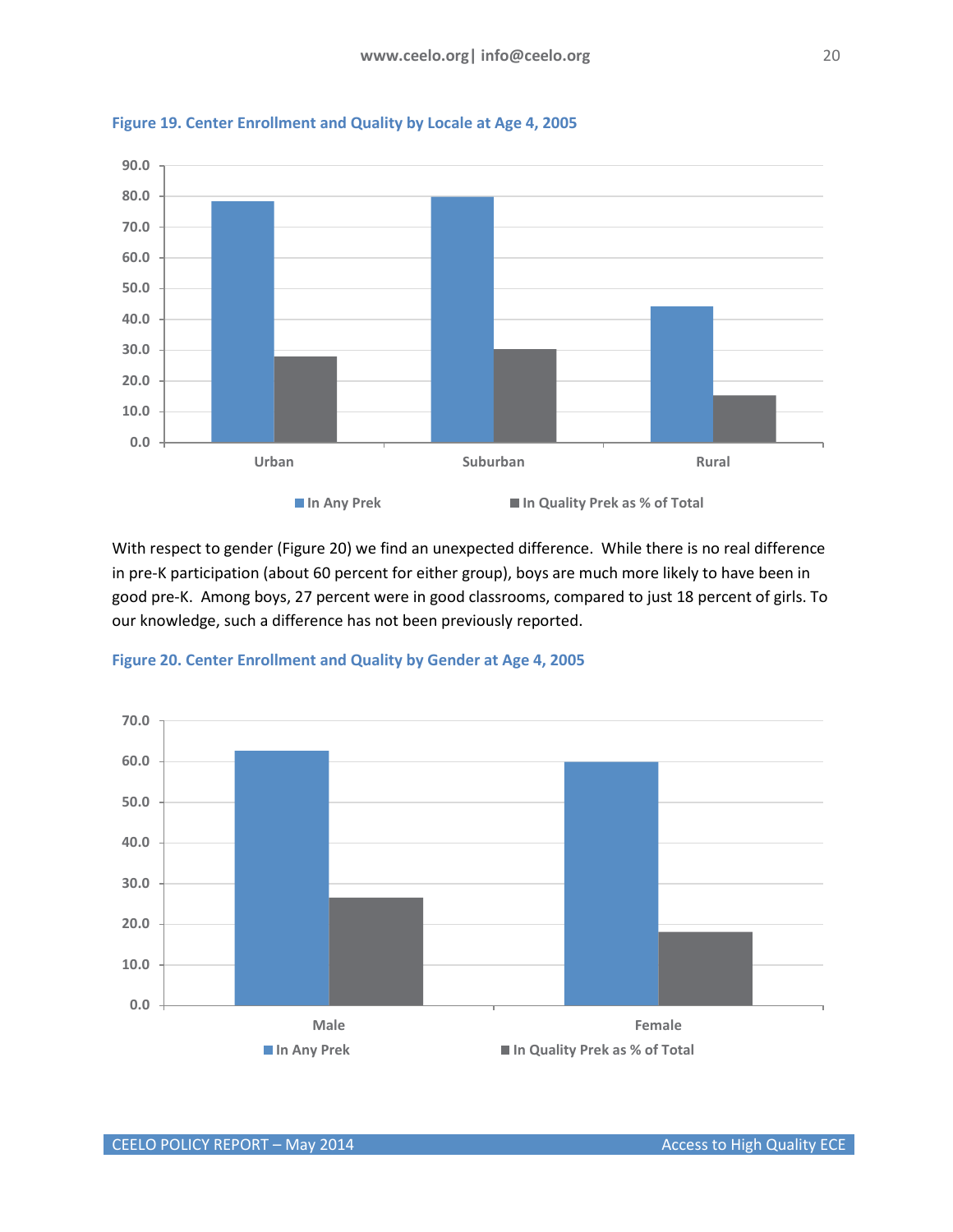In the next group of figures, we examine quality from a somewhat different perspective, looking at variation only among those who attend pre-K, but examining three levels of quality (low, medium, and high). As Figure 21 indicates, pre-K attending children in the lowest income quartile are somewhat less likely to attend good programs while those from the upper-middle income quartile are somewhat more likely to attend low quality programs.



<span id="page-20-0"></span>

We look at quality of pre-K divided between high and low income categories split at 185 percent of the poverty line in Figure 22. Pre-K attending children in families below 185 percent FPL are more likely to be enrolled in medium-quality level services and less likely to be enrolled in either low or high quality services. Part of this could be at least partly explained by access to Head Start.



<span id="page-20-1"></span>**Figure 22. Levels of Center Quality by Low- and Higher-Income at Age 4, 2005**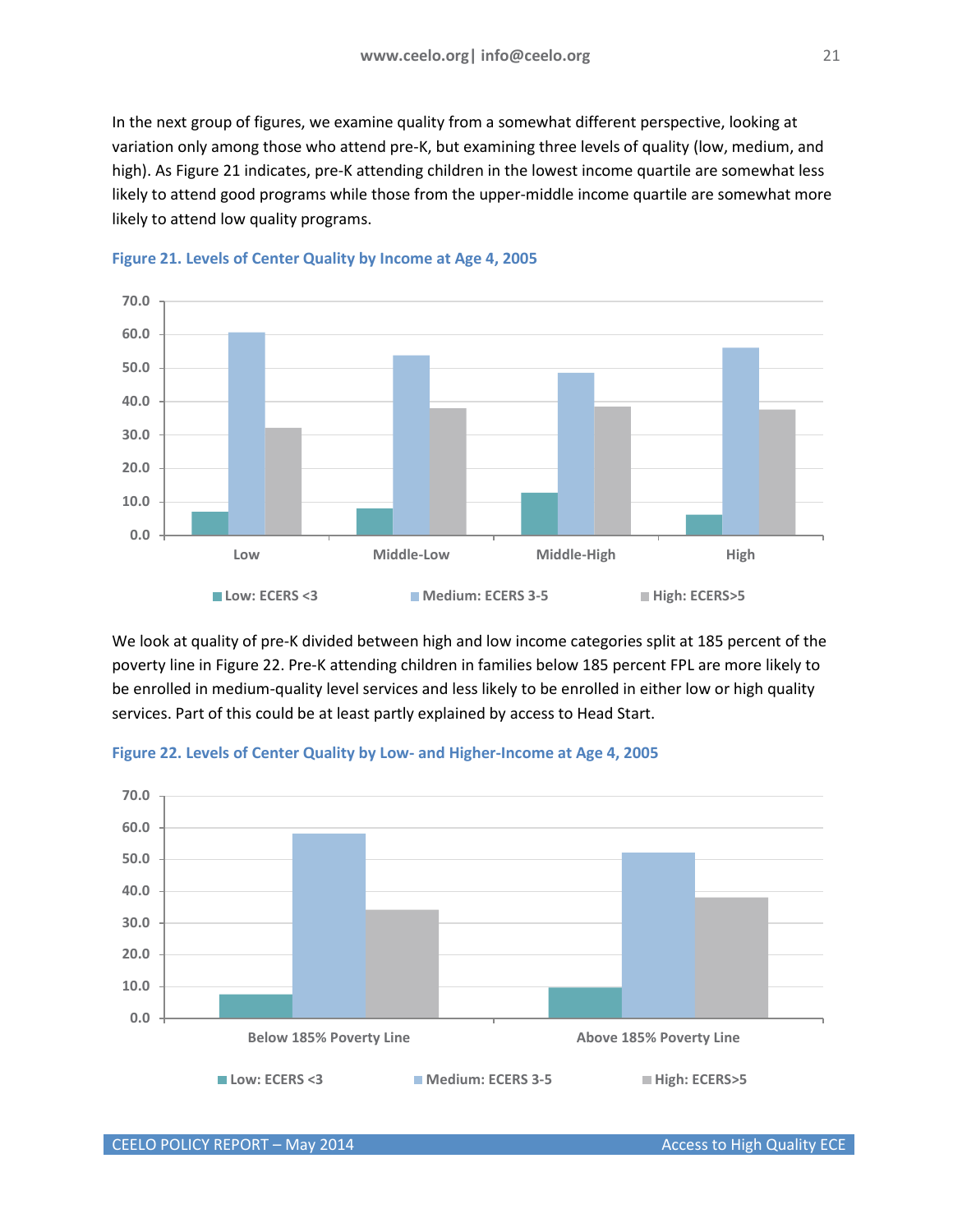Figure 23 presents access to low, medium, and high quality services by ethnicity. African American pre-K attendees are more likely to be enrolled in low quality services (12 percent) than any other group, while Asians are less likely to be so (6 percent). Hispanics and Whites are similarly enrolled in high quality services (38 percent), while Asian and African American pre-K attendees are less likely to be in good pre-K (28 percent). We do not present results graphically, but there are only very small differences in quality among pre-k attendees by home language.



<span id="page-21-0"></span>

Across gender, Figure 24 shows that boys who attend pre-K are less likely to be in low quality services (6 percent versus 12 percent), and much more likely to be in high quality services (42 versus 30 percent). Gender differences in quality are surprising, as they have not been reported previously.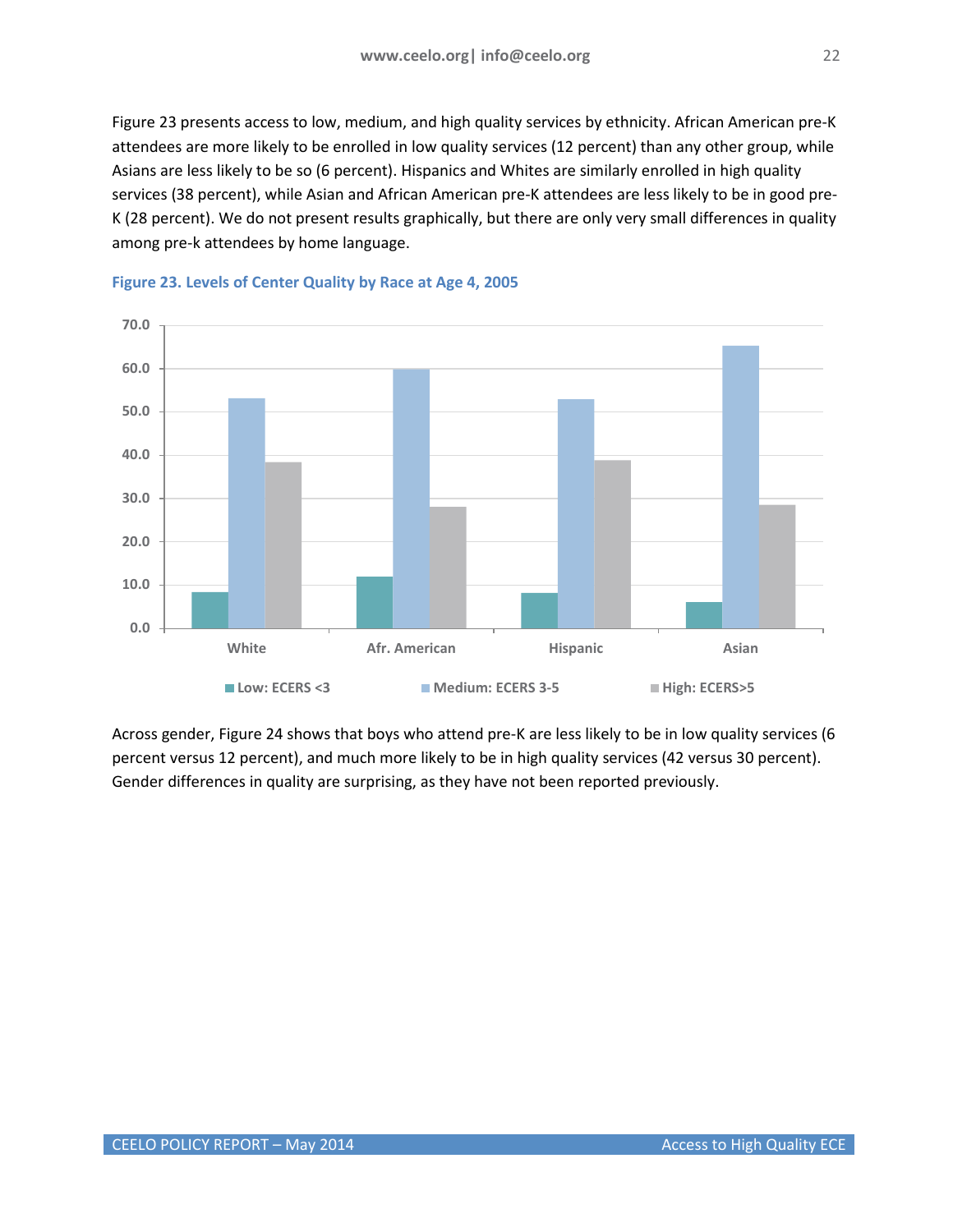

<span id="page-22-0"></span>**Figure 24. Levels of Center Quality by Gender at Age 4, 2005**

Figure 25 depicts variation in pre-K quality by region. In the Northeast, most pre-K is high quality (51 percent), almost none is low quality (3 percent). In contrast, the South displays the highest percentage of low quality services (12 percent), and the lowest percentage of high quality services (37 percent). The Midwest and West are similar with respect to quality levels, with about 8-9 percent of their pre-K low quality, and 36-40 percent high quality.



<span id="page-22-1"></span>**Figure 25. Levels of Center Quality by Region at Age 4, 2005**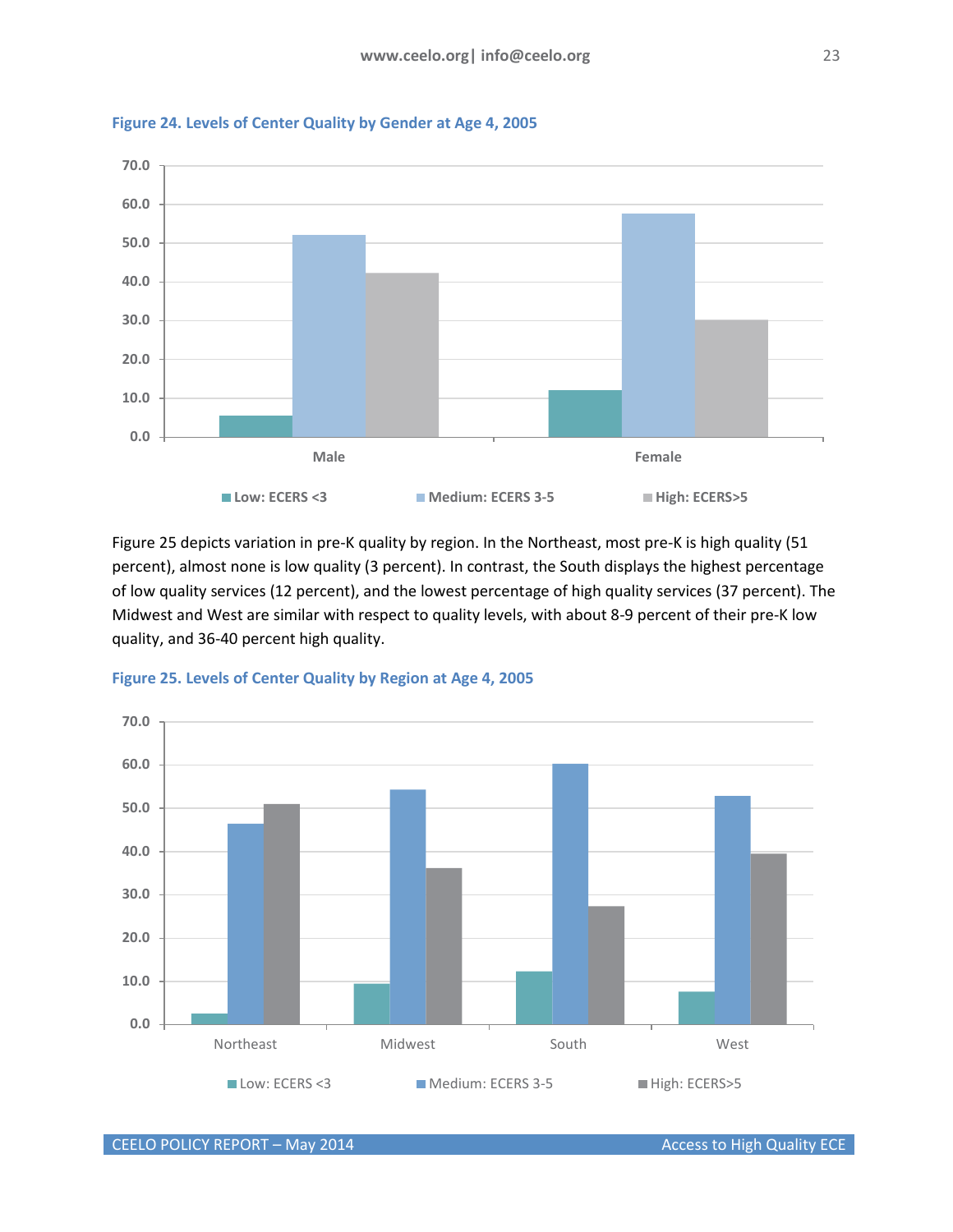In sum, access to center-based care, and even more so, access to good pre-K, is unequal, and not always as might be naively expected. However, access to good pre-K is quite low for all children, regardless of background. Perhaps the most remarkable difference is the much higher level of quality experienced by children in the Northeast compared to other regions. The most surprising result, as we indicated earlier, is difference in quality experienced by boys and girls.

# <span id="page-23-0"></span>**Trends in public support of pre-K for children aged 3 and 4**

As a nation, we have experienced no real growth in overall preschool enrollment in the last decade (Figure 26). Unlike many other highly developed countries, where preschool children have universal access to such services<sup>[xvii](#page-27-17)</sup>, the U.S. has stagnated and serves only about half of its preschool children in classrooms. In the 2000 to 2011 period, while overall enrollment did not change, the composition of those programs did change modestly as the share of enrollment in public programs increased about 4 percent. With no changes in Head Start provision as a percentage of the population, this means that this trend has been driven by increased State pre-K enrollments (28 percent of children in 2011), and a consequent reduction in the percent of 4 year olds served by private programs not participating in public pre-K. As it is common for private providers to participate in public pre-K, this suggests that the funding source changed much more than the location or auspice of the program. Ideally, this increase in state preschool services has translated into a modest increase in quality. Unfortunately, we have no nationally representative study of pre-K quality since 2005.



## <span id="page-23-1"></span>**Figure 26. Trends in Center-Based Enrollment at Ages 3 and 4[3](#page-23-2)**

<span id="page-23-2"></span><sup>3</sup> Source: Calculations based on Barnett & Carolan (2013)

j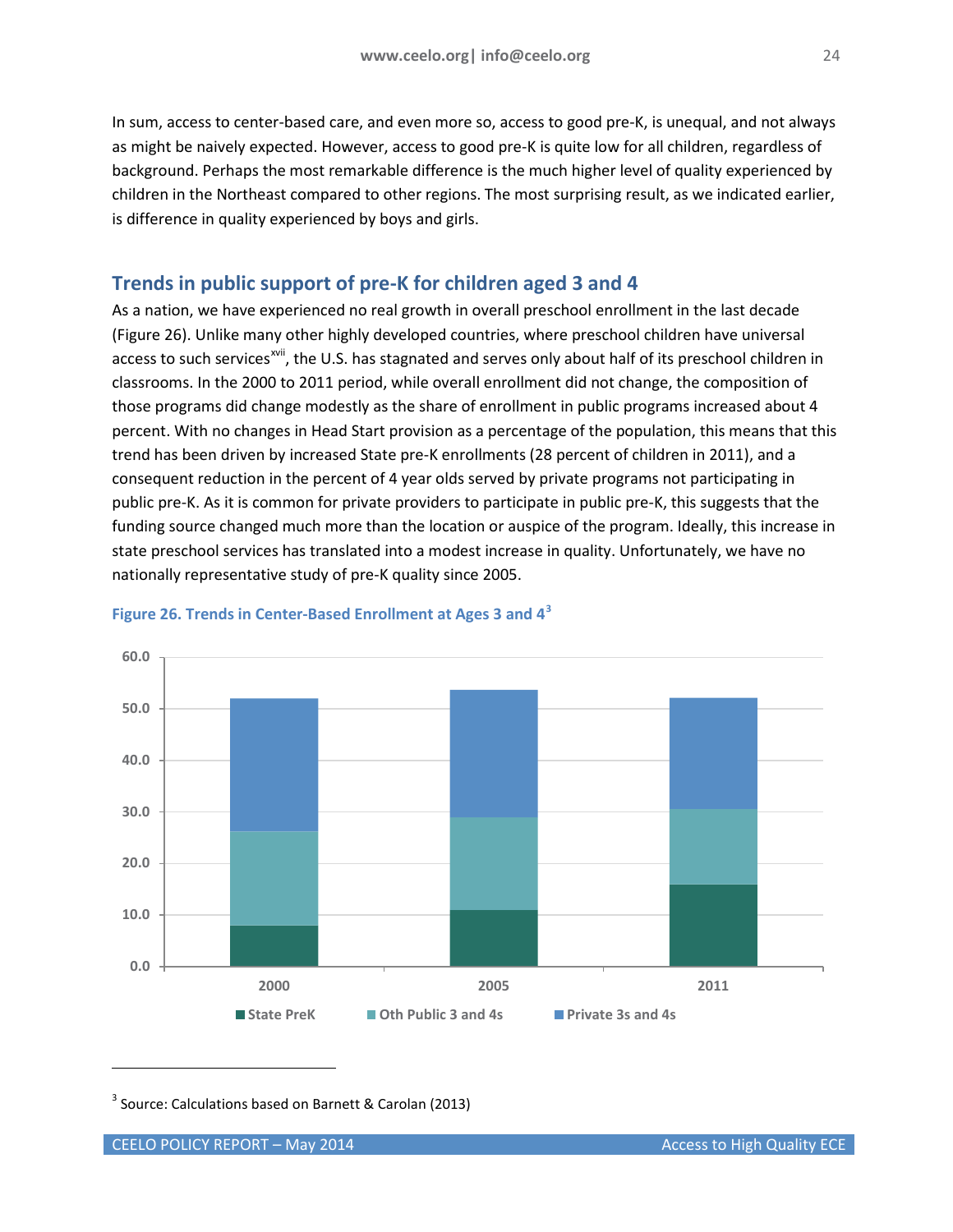Figure 27 shows trends in State pre-K spending since 2001. State Spending on Pre-K increased over the last decade, but dipped after the Great Recession. In 2001-02, State pre-K spending amounted to \$3.47 billion and this had increased to \$5.12 billion by 2011-2012.



<span id="page-24-0"></span>**Figure 27. State Spending on Pre-K (Inflation Adjusted 2001-2002 to 2011-2012)[4](#page-24-1)**

Average state spending per child in state pre-K (Figure 28) has not shown the same pattern as total spending. Instead we observe a general downward trend. Over the first half of the last decade, per-child spending adjusted for inflation fell by close to \$1,000 per child per year. However, it started to rise middecade, before the recession, after which it declined again. Average annual spending per child was \$4,151 in 2011-12. States do not have complete data on funding from other sources (particularly local school funding). However, they tend to have been information on federal funds. NIEER estimates that ARRA (American Recovery and Reinvestment Act) funds contributed about \$127 million in 2010-2011.<sup>xviii</sup> The decline in funding per child over the long run and during the recession creates a concern that quality cannot be adequately supported.

j

<span id="page-24-1"></span><sup>4</sup> Source: Barnett & Carolan (2013)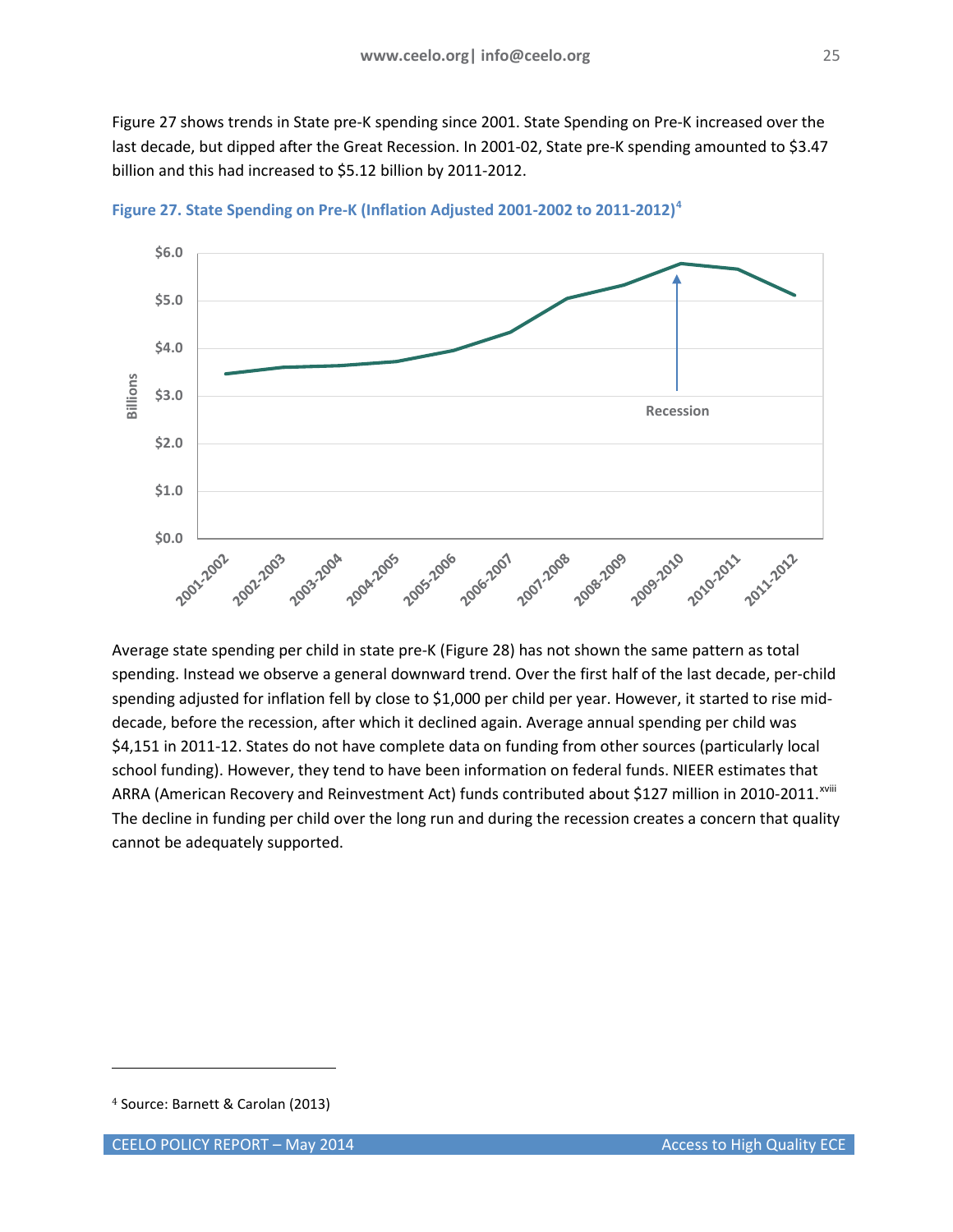

<span id="page-25-1"></span>

Overall, the picture we obtain of public pre-K including state funded pre-K indicates that if there had been any positive trend over the decade, it would be an increase in quality due to the growth of statefunded programs. However, declining real dollar financial support per child enrolled raises questions about just how much state-funded pre-K might have been able to raise quality.

# <span id="page-25-0"></span>**Conclusions**

j

Kindergarten entry studies indicate that there are substantial inequalities in school readiness, and these have changed little over the last decade. Children in the lowest income quintile begin kindergarten with academic skills 20 months behind those of children in the top income quintile. Limited and unequal access to early care and education during the first five years of life contribute to these inequalities in readiness. Public investments in Early Head Start, quality of subsidy care, Head Start, and state-funded pre-K do reduce inequalities in early care and education opportunities. However, these public investments simply are not large enough to produce full equality of early opportunity by income and ethnicity. The remaining inequalities in access likely contribute to the large inequalities in reading and math readiness we observe by income, education, ethnicity, and language background. Overall, gaps were larger in math than in reading.

These inequalities are long standing, and there has been little improvement over the last decade in access to quality pre-K and other programs. The only large-scale improvement observed is an increase in

<span id="page-25-2"></span><sup>5</sup> Source: Calculations based on Barnett & Carolan (2013)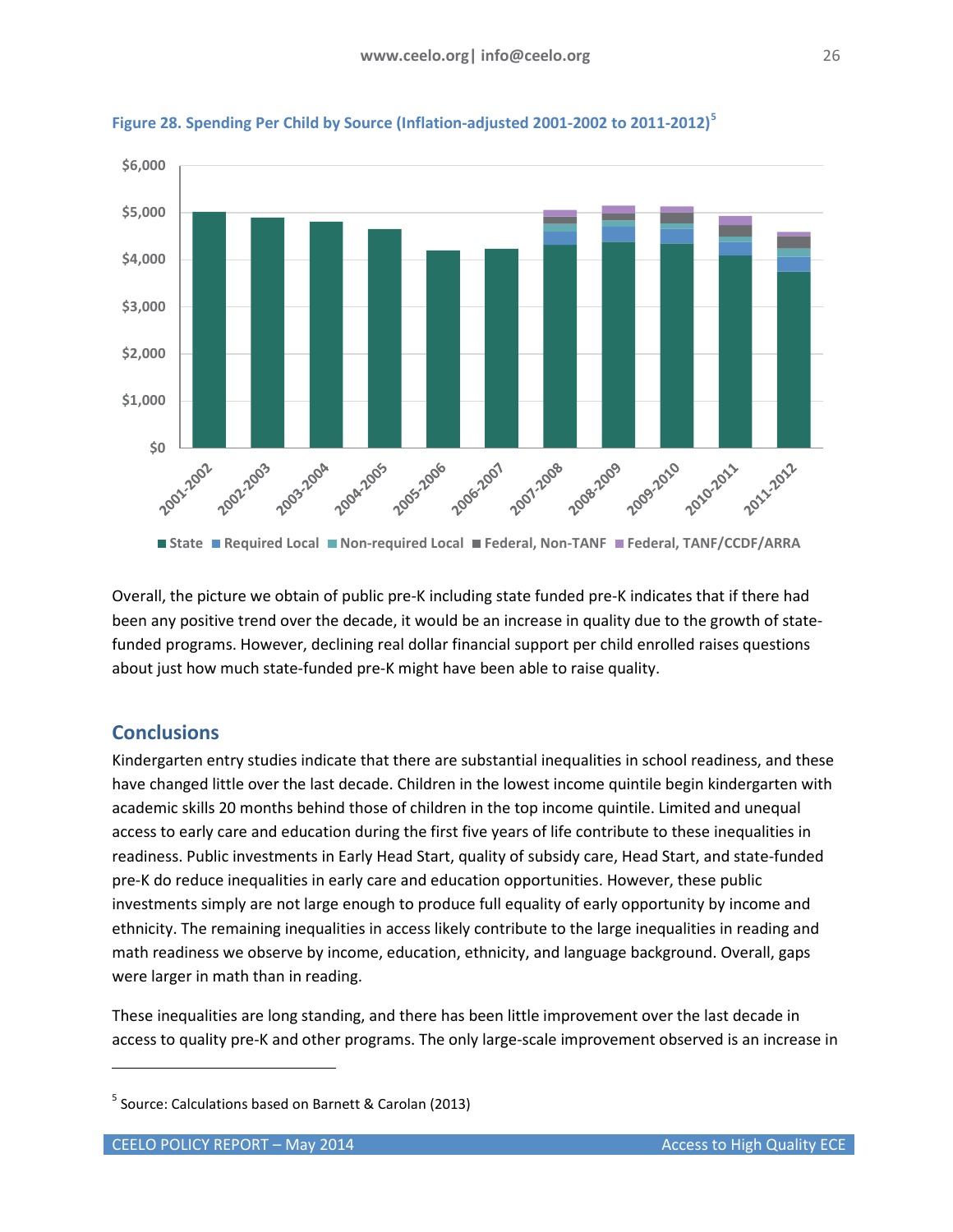state pre-K, which might have produced very small overall increases in access to quality for disadvantaged children. Unfortunately, the impact of state pre-K expansion on access to quality has been limited, because states have reduced rather than increased their funding per child as state pre-K enrollment has expanded; with less funding per child they have less capacity to support program quality.

Early care and education services remain far from universal even in the year before kindergarten, and vary across various subpopulation groups. Good pre-K is rare across all groups, and, to the extent that it is available, still tends to increase rather than offset inequalities in readiness because of inequalities in access to good programs. Inequality of opportunity appears to be an issue across the entire birth-to-5 age span, as indicated by data for children at age 2 as well as age 4. At age 4, where access is highest and best supported by governments, there remain strong differences by location, including region, and rural children have especially limited access. There is a surprising difference in quality to the disadvantage of girls that should be further investigated. However, overall, the strongest conclusion is the need to greatly increase quality for all children.

In sum, major inequalities in early learning and development remain common, and unequal early opportunities contribute to these inequalities. These inequalities are not just of concern for children in poverty or for minority children, but for the vast majority of American children. Major policy changes are needed, to broadly increase access to high quality of early childhood services. Policy makers at local, state, and federal levels need to be aware of the extent of both opportunity and readiness gaps across the full spectrum of the population, and not just for the most disadvantaged, when making decisions about early care and education standards and funding.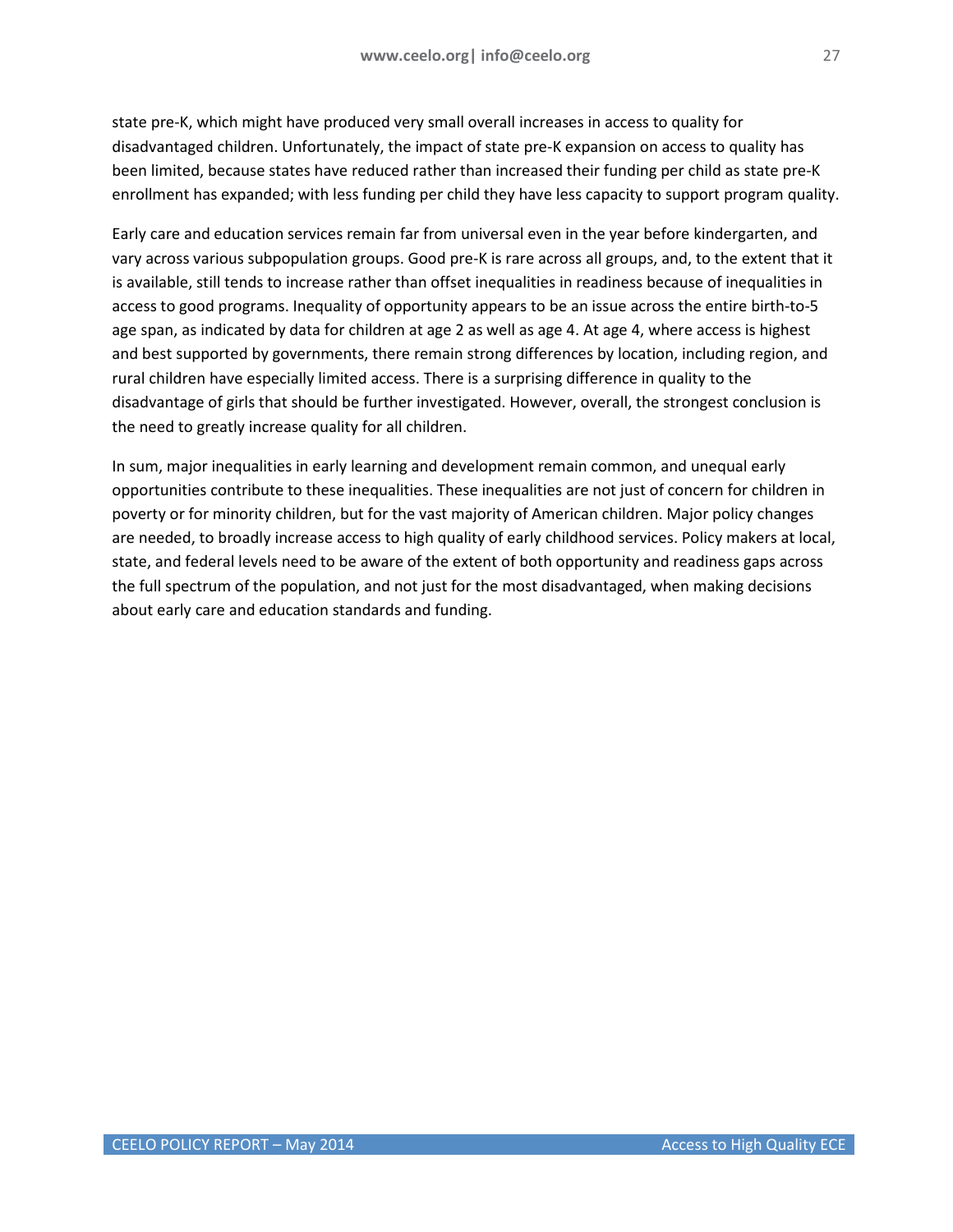## <span id="page-27-0"></span>**ENDNOTES**

j

<span id="page-27-17"></span><span id="page-27-16"></span><span id="page-27-15"></span><span id="page-27-14"></span><span id="page-27-13"></span><span id="page-27-12"></span><span id="page-27-11"></span><span id="page-27-10"></span><span id="page-27-9"></span><span id="page-27-8"></span><span id="page-27-7"></span><span id="page-27-6"></span><span id="page-27-5"></span><span id="page-27-4"></span><span id="page-27-3"></span><span id="page-27-2"></span><span id="page-27-1"></span>i Barnett, 2008; 2011; Yoshikawa et al, 2014 ii Barnett & Lamy, 2013 iii Barnett & Carolan, 2013 iv U.S. Department of Education, 2011 <sup>v</sup> U.S. Department of Education, 2009 vi U.S. Department of Education, 2011 vii Lee & Burkham, 2002; Nores, 2006 viii Duncan & Murnane, 2011 ix Nores, 2006 <sup>x</sup> Duncan et al., 2007 xi Barnett, 2008, 2011; Barnett & Lamy, 2013; Herbst, 2013 xii Barnett & Lamy, 2013; Herbst & Tekin, 2010 xiii U.S. Department of Education, 2009 xiv NICHD, 1996; 2000 xv NICHD 1996, 2000 xvi Barnett, 2008 xvii OECD, 2006 xviiiBarnett, Carolan, Fitzgerald & Squires, 2011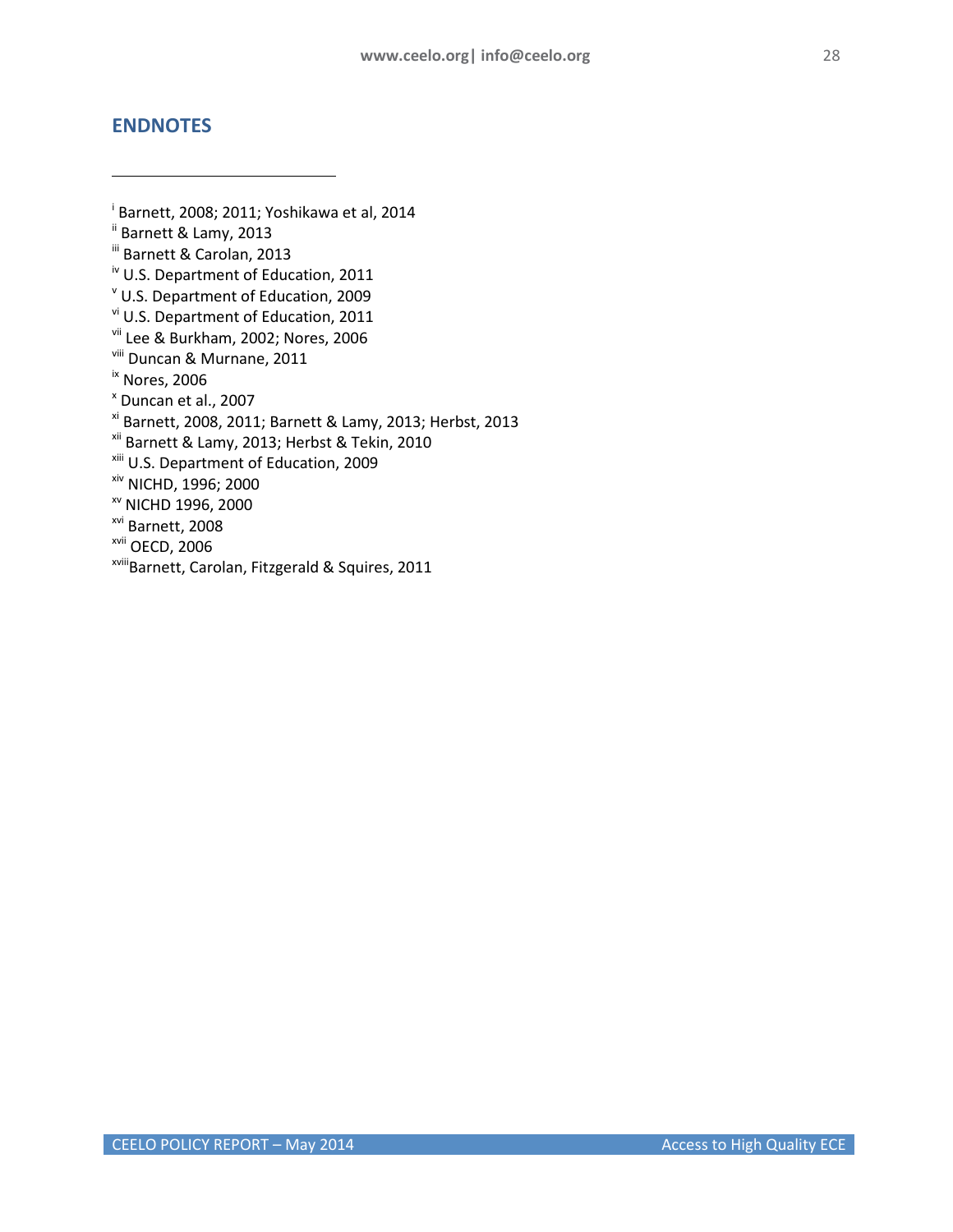# **References**

<span id="page-28-0"></span>Barnett, W. S. & Lamy, C. (2013). Achievement gaps start early: Preschool can help in Carter, P. L., & Welner, K. G. (Eds.). *Closing the opportunity gap: what America must do to give every child an even chance.* Oxford University Press.

Barnett, W. S. (2008). *Preschool education and its lasting effects: Research and policy implications.* Boulder and Tempe: Education and Public Interest Center & Education Policy Research Unit.

Barnett, W.S. & Carolan, M.E. (2013). *Trends in State Funded Preschool Programs: Survey Findings from 2001-2002 to 2011-2012.* New Brunswick, NJ: National Institute for Early Education Research.

Barnett, W.S. (2011). Effectiveness of early educational intervention. *Science, 333*, 975-978.

Barnett, W.S., Carolan, M.E., Fitzgerald, J., & Squires, J.H. (2012). *The state of preschool 2012: State preschool yearbook.* New Brunswick, NJ: National Institute for Early Education Research.

Duncan, G., Claessens, A., Engel, M., Dowsett, C., Huston, A., Magnson, K., Klebanov, P., Pagani, L., Feinstein, L., Duckworth, K., Brooks-Gunn, J., Sexton, H., & Japel, C. (2007). School readiness and later achievement. *Developmental Psychology, 43*(6), 1428-46.

Duncan, G.J., & Murnane, R. J. (2011). Introduction: The American dream, then and now. In Greg J. Duncan & Richard J. Murnane (Eds.), Whither Opportunity? Rising Inequality and the Uncertain Life Chances of Low-Income Children. New York: Russell Sage Foundation Press.

Harms, T., Cryer, D., & Clifford, R. M. (2005). *Early childhood environment rating scale*. New York, NY: Teachers College, Columbia University.

Herbst, C. M. (2013). *Universal Child Care, Maternal Employment, and Children's Long-Run Outcomes: Evidence from the US Lanham Act of 1940* (No. 7846). IZA Discussion Paper.

Herbst, C.M. & Tekin, E. (2010). *The Impact of Child Care Subsidies on Child Well-Being: Evidence from Geographic Variation in the Distance to Social Service Agencies*. NBER Working Paper No. 16250. Cambridge, MA: National Bureau of Economic Research.

Lee, V. E., & Burkam, D. T. (2002). *Inequality at the starting gate.* Washington: DC: Economic Policy Institute.

NICHD Early Child Care Research Network. (1996). Characteristics of infant child care: Factors contributing to positive caregiving. *Early Childhood Research Quarterly, 11*(3), 269-306.

NICHD Early Child Care Research Network. (2000). Characteristics and quality of child care for toddlers and preschoolers. *Applied Developmental Science, 4*(3), 116-135.

Nores, M. (2006). *Gaps in early childhood attainment: Learning the A, B, Cs, analysis of the 1998 Cohort*  (Doctoral dissertation, Columbia University).